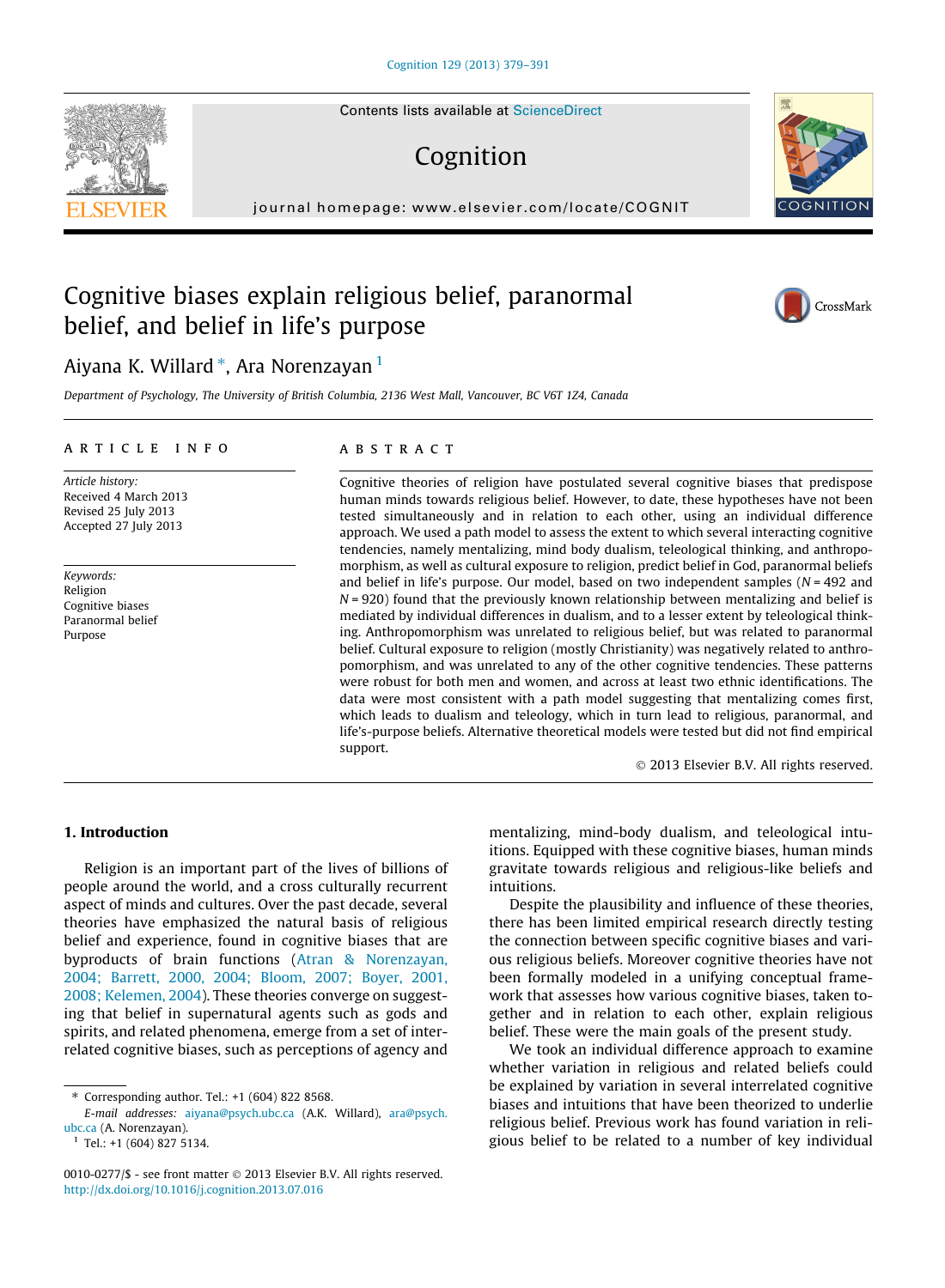differences, in conscientiousness and agreeableness dimensions of the Big Five [\(Piedmont, 2005; Saroglou,](#page-11-0) [2002; Saroglou & Munoz-Garcia, 2008](#page-11-0)), as well as in forgiveness [\(McCullough, Bono, & Root, 2005; McCullough &](#page-11-0) [Worthington, 1999\)](#page-11-0), and in self regulation ([McCullough &](#page-11-0) [Willoughby, 2009\)](#page-11-0). Our approach is also grounded in an individual difference approach, but focuses on the role of cognitive biases in religious belief. Consistent with cognitive theories [\(Atran & Norenzayan, 2004; Barrett, 2000;](#page-10-0) [Boyer, 2001](#page-10-0)), recent research has found that religious belief is rooted in intuitive processes and that conversely, religious disbelief can arise from analytic cognitive tendencies that block or override these intuitive processes. In one series of studies, [Shenhav, Rand, and Greene \(2012\)](#page-11-0) found that individual differences in intuitive thinking predict more belief in God, controlling for several relevant demographic and psychological variables such as education level, relevant personality dimensions, and general intelligence. [Pennycook, Cheyne, Seli, Koehler, and](#page-11-0) [Fugelsang \(2012\)](#page-11-0) replicated and extended these individual difference findings, further showing that religious skepticism and skepticism about paranormal phenomena were less prevalent among intuitive thinkers, holding constant potentially confounding factors. In a series of experiments that agree with these mostly correlational findings, [Gervais](#page-11-0) [and Norenzayan \(2012\)](#page-11-0), as well as [Shenhav et al. \(2012\)](#page-11-0) found that inducing analytic processing temporarily decreased religious belief. Taken together, these findings suggest that religious belief is anchored in intuitive cognitive biases, but they do not specifically pinpoint which particular intuitive processes are at the root of religious belief, and do not reveal the specific pathways by which these intuitive processes encourage religious belief. The present study addressed these gaps in current knowledge.

## 1.1. Overview of the present study

The cognitive tendencies we investigated were mentalizing, anthropomorphism, mind-body dualism and teleological thinking. Rather than investigating each cognitive tendency in isolation, an important strength of the current research was to built a path model to examine how these tendencies mutually interact to predict different but related types of belief, in particular, belief in God, paranormal belief, and belief in life's purpose. With this method, we examined several interrelated questions. (1) We tested for the hypothesized direction of these relationships – that these cognitive tendencies are theorized to lead to supernatural belief, and not the other way around. (2) We tested the underlying relationship between cognitive biases and beliefs, investigating whether the previously established path from mentalizing to belief in God (as well as other supernatural beliefs) goes through the other cognitive intuitions, namely teleology and mind-body dualism. (3) We tested whether these cognitive biases explain other supernatural beliefs, such as belief in paranormal phenomena and belief in life's purpose. (4) We included in our model a measure of cultural exposure to religion (operationalized as the proportion of religious adherents that lived in the same US county as the participant), to compare the relative effects of intuitive cognitive biases to effects

due to cultural transmission of religious beliefs. (5) Finally, we tested the generalizability and robustness of our findings by testing our model in two large independent samples, and across ethnic and gender lines.

## 1.2. Cognitive theories of religious belief

#### 1.2.1. Anthropomorphism

One of the oldest, and most well known cognitive theories locates the basis of religious belief in anthropomorphism (see [Barrett, 2000, 2004; Feuerbach, 1957; Guthrie,](#page-10-0) [1980](#page-10-0)). One version of this theory states that believers conceptualize gods and other supernatural agents by projecting human-like mental states to them (discussed below under ''Mentalizing''). Another version of this idea focuses on the human tendency to project human-like characteristics to all types of non-human things, from clouds to chairs and automobiles, to pets and gods (e.g. [Barrett, 2004;](#page-10-0) [Guthrie, 1993; Hume, 1779/1981](#page-10-0)). Guthrie and others argue that this tendency to detect humans everywhere leads to the belief that human-like beings exist everywhere, giving rise to, for example, animistic beliefs that the world is infused with gods, spirits, and ghosts ([Guthrie, 1996](#page-11-0)). The theoretical logic behind this claim is that the costs and benefits of agency detection are asymmetric; seeing agents everywhere helps us avoid being surprised by a hidden agent. The cost to seeing agents where there are none is small compared to the cost of not seeing an agent that could potentially harm or kill us ([Barrett, 2000, 2004;](#page-10-0) [Guthrie, 1996\)](#page-11-0).

Empirical work in psychology investigating anthropomorphism has taken a different perspective. Rather than showing that projecting human-like agency to the world is promiscuous and automatic, research has demonstrated this tendency to be selective [\(Waytz, Gray, Epley, & Weg](#page-12-0)[ner, 2010](#page-12-0)) and motivated [\(Epley, Waytz, Akalis, & Caciop](#page-11-0)[po, 2008](#page-11-0)). Studies have shown that people do not always see human minds in non-human entities and objects – they do so when they are lonely and want human companionship ([Epley, Akalis, Waytz, & Cacioppo, 2008](#page-11-0)), or when an entity behaves unpredictably and its behavior cannot be reliably predicted using other conceptual frameworks [\(Waytz, Morewedge, et al., 2010](#page-12-0)). This research outlines, in particular, the potential situations in which we would see human minds in non-human entities; but the relationship between mind–perception and conceptualizations of God has only been explored in a small set of studies (e.g. [Gray, Gray, & Wegner, 2007; Schjoedt, Stødkilde-Jørgen](#page-11-0)[sen, Geertz, & Roepstorff, 2009\)](#page-11-0). In addition, there is now extensive evidence that there are dispositional differences in anthropomorphic tendencies, such that some people are chronically more likely to anthropomorphize than others [\(Waytz, Cacioppo, & Epley, 2010\)](#page-11-0).

## 1.2.2. Dualism

Another hypothesized cognitive foundation of religious belief is mind-body dualism, which refers to the intuition that minds are separate from bodies [\(Bloom,](#page-10-0) [2005; Damasio, 1994\)](#page-10-0). According to this theory, minds are seen as a non-physical substance that can be related to bodies, but not reliant on bodies, opening up the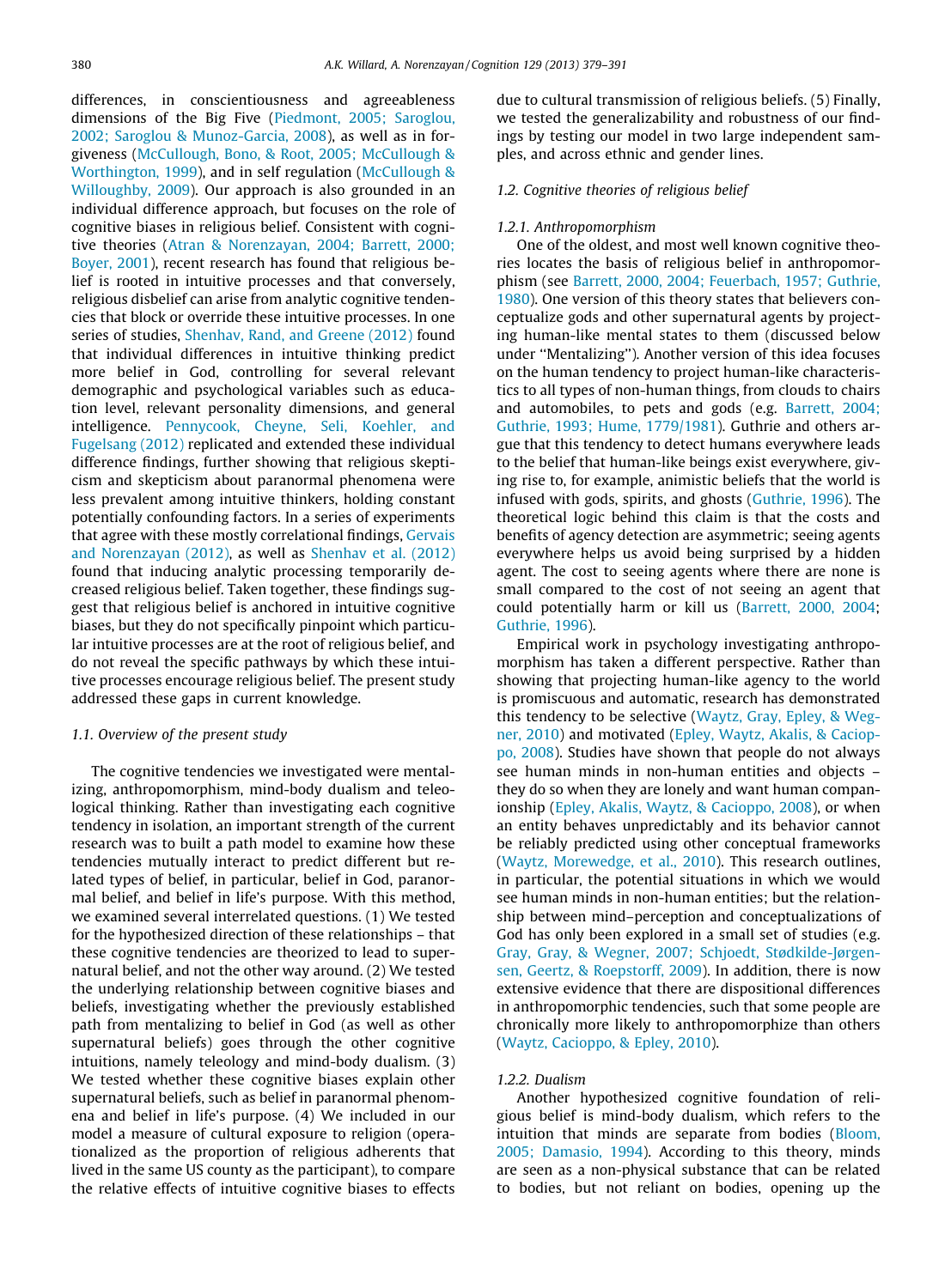possibility of minds existing without bodies. In a sense, the ability to think dualistically is a necessary condition for understanding concepts such as ghosts and spirits or any other disembodied supernatural agent ([Bloom,](#page-10-0) [2007\)](#page-10-0).

The idea that the mind and body are separate, as an intellectual concept, is most commonly attributed to Descartes, but according to [Damasio \(1994\)](#page-11-0) it originates in the structure of the brain. One of the unique characteristics of human cognition is the ability to represent others' minds ([Herrmann, Call, Hernández-Lloreda, Hare, & Toma](#page-11-0)[sello, 2007\)](#page-11-0). With this ability, it seems that even young children develop the intuition that what makes up a mind is subject to different rules and is independent of the physical body [\(Johnson & Wellman, 1982](#page-11-0)).

Until recently, the empirical evidence for dualistic intuitions was limited. Only a few empirical studies have looked at dualism and have only used children in western settings ([Johnson, 1990; Kuhlmeier, Bloom, & Wynn, 2004;](#page-11-0) [Lillard, 1996\)](#page-11-0). A few recent studies have offered more support for dualism as a common human tendency, showing dualistic thinking in North American and Fijian children ([Chudek, MacNamara, Birch, Bloom, & Henrich, submitted](#page-10-0) [for publication](#page-10-0)), rural Madagascar ([Astuti & Harris, 2008](#page-10-0)), and in Ancient Chinese texts [\(Slingerland & Chudek, 2011](#page-11-0)).

#### 1.2.3. Teleology

A third cognitive hypothesis is that religious beliefs are rooted in teleology. Teleology is the tendency to see things in the world as having a purpose and having been made for that purpose ([Kelemen, 1999; Kelemen & DiYanni, 2005](#page-11-0)). This tendency is theorized to be a byproduct of 'artifact cognition'. Part of our ability to understand artifacts is the capacity to see them as designed by agents with specific goals and motivations. This ability is sometimes referred to as 'promiscuous' when it is extended to things that were not made for any purpose. For example, children have the intuition that lions exist so that we can visit them at the zoo, clouds are for raining, and mountains are for climbing ([Kelemen, 2004\)](#page-11-0).

This tendency, commonly found in children [\(Kelemen,](#page-11-0) [1999\)](#page-11-0), is suppressed among science-educated adults unless when they are under time pressure [\(Kelemen & Rosset,](#page-11-0) [2009; Kelemen, Rottman, & Seston, 2012\)](#page-11-0). It is also exaggerated in people with Alzheimer's [\(Lombrozo, Kelemen,](#page-11-0) [& Zaitchik, 2007](#page-11-0)). The tendency to see the world and things in the world as purposeful leads to the possibility of seeing one or more agents as having created the world. Therefore, promiscuous teleology makes us 'intuitive theists' [\(Kele](#page-11-0)[men, 2004; Kelemen & DiYanni, 2005\)](#page-11-0).

## 1.2.4. Mentalizing

All of the above cognitive tendencies have a clear common feature: they require some mentalizing ability. There has been some speculation about the relationship between metalizing and religious belief ([Atran, 2002;](#page-10-0) [Atran & Norenzayan, 2004; Barrett, 2004; Bloom, 2005;](#page-10-0) [Boyer, 2001](#page-10-0)), but limited empirical work has been conducted. Mentalizing or Theory of Mind is the tendency to infer and think about the mental states of others. The key idea is that to interact with person-like supernatural beings, such as a personal God, spirits, ghosts, – a core feature of many religions – believers must try to understand their wishes, beliefs, and desires. Therefore, conceptualizing these beings requires mentalizing. Consistent with this, neuro-imaging studies found that among Christian believers in the US [\(Kapogiannis et al.,](#page-11-0) [2009\)](#page-11-0) and in Denmark [\(Schjoedt et al., 2009](#page-11-0)), thinking about or praying to God, activates brain regions associated with Theory of Mind.

A recent effort went further and investigated whether individual differences in mentalizing are associated with belief in a personal God ([Norenzayan, Gervais, &](#page-11-0) [Trzesniewski, 2012\)](#page-11-0). If mentalizing is required for belief in a personal God, then poor mentalizing skills would be expected to render religious belief less intuitive, leading to lower levels of belief. Indeed, research shows that the autism spectrum, which is characterized by selective deficits in theory of mind, is associated with lower levels of mental state attributions to God [\(Gray, Jenkins, Heberlein,](#page-11-0) [& Wegner, 2010](#page-11-0)). Consistent with this line of reasoning, individual differences in mentalizing predicted religious belief; moreover, the autism spectrum, as expected, inversely predicted belief in God, and mentalizing was found to mediate this effect ([Norenzayan et al., 2012](#page-11-0)). Finally, the commonly found tendency for women to be more religious than men was mediated by higher mentalizing tendencies in women.

Beyond this, very little work has been done on the relationship between religious belief and individual differences in mentalizing abilities. It seems clear that the ability to attribute human minds to non-human entities and objects, and the tendency to think of minds as separate from bodies both hinge on the ability to understand minds. Similarly, the ability to see minds is required to understand the motivation behind artifacts created by those minds. These cognitive tendencies, in turn, are expected to increase the odds of belief in mindful supernatural agents.

## 1.3. The role of cultural learning in religion

Of course, religious beliefs are not just an outcome of cognitive biases; they are also influenced by cultural learning, that is, growing up and living in a religious community increases the odds of being a believer, influences the particular religious beliefs one commits to, and explains the psychological impact of those beliefs ([Cohen,](#page-10-0) [2009; Cohen & Hill, 2007; Gervais, Willard, Norenzayan,](#page-10-0) [& Henrich, 2011\)](#page-10-0). However, researchers in the cognitive science of religion have often argued that culture's role is limited and that cognitive biases are doing most of the work [\(Atran, 2002; Barrett, 2004, 2008; Bering,](#page-10-0) [2006, 2011; Bering, McLeod, & Shackelford, 2005](#page-10-0)). Therefore, we included a variable that reflects cultural exposure to religion (proportion of religious adherents in the participant's local community) to investigate the relative contributions of cognitive and cultural influences on religious belief, with the important caveat that only one cultural variable was considered, limiting our ability to make strong inferences about cultural learning processes in religious beliefs.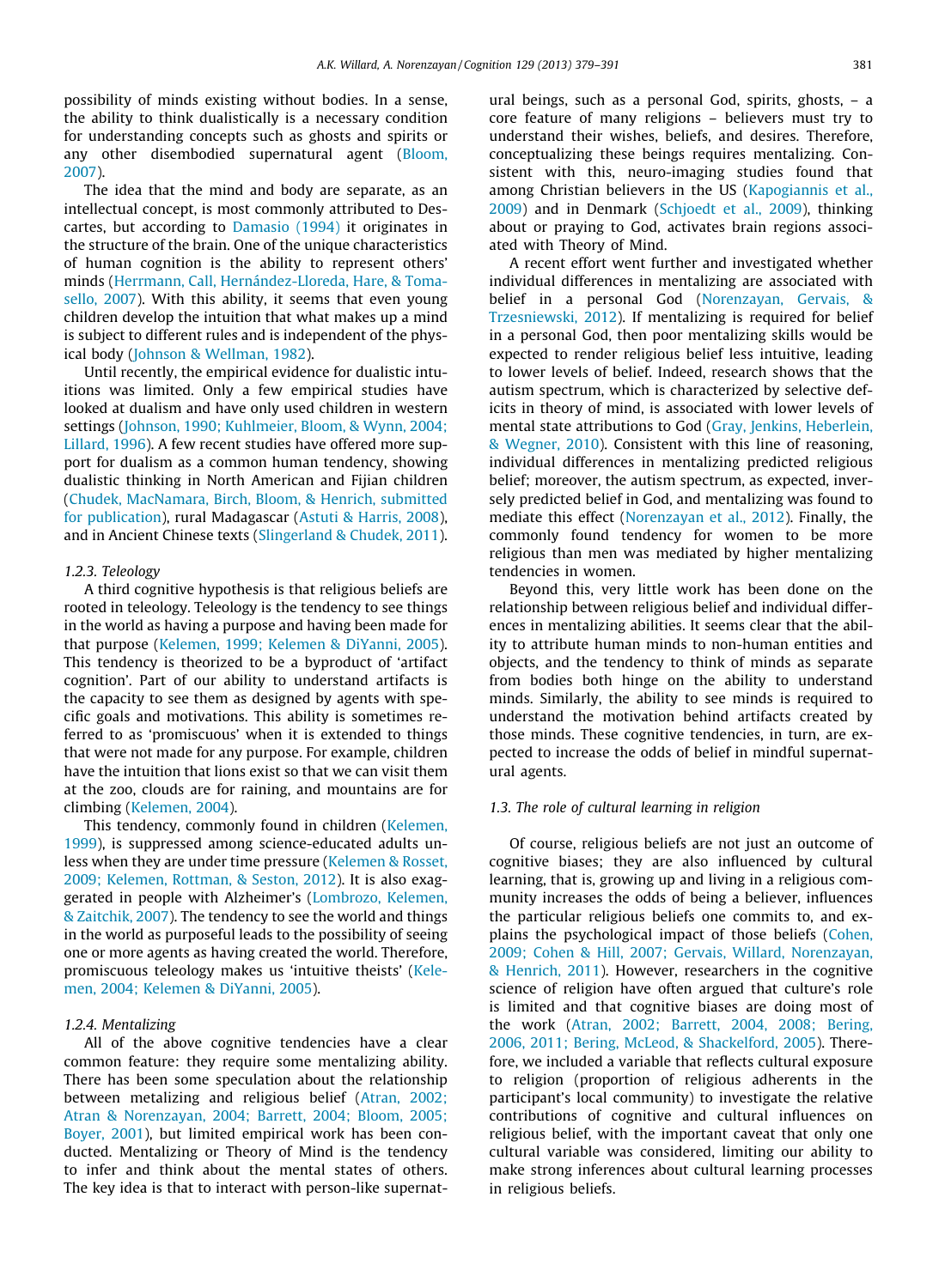## 1.4. Religious belief

We measured belief in the conventional personal God found in the Abrahamic religions and two related types of beliefs: paranormal belief and belief in life's purpose. Unlike the culturally endorsed belief in God, paranormal beliefs such as beliefs in extra-sensory perception and UFOs are less influenced by institutionalized religion. Belief that life has a purpose is interesting because it may betray some underlying teleological intuition, and it has been argued that even atheists cannot shake the intuition that there is a transcendental intentionality or purpose underlying human life ([Bering, 2002, 2003](#page-10-0)). At the same time, it is a belief that is reinforced by Christian beliefs, for example, Protestant ideology [\(Weinstein & Cleanthous,](#page-12-0) [1996](#page-12-0)). We measured this construct to examine to what extent this belief is related to belief in God, and to what extent it is related to cognitive biases above and beyond any relationship to belief in God.

To recapitulate, the present study tested a conceptual model that predicts belief in religious agents, in paranormal events, and in life's purpose from individual level tendencies towards certain cognitive biases as well as cultural exposure to religion. Given that mentalizing appears to underlie the other cognitive biases, we tested a model that starts with mentalizing, leading to anthropomorphism, mind-body dualism, and teleology, which in turn leads to belief in religious agents, in paranormal events and in life's purpose. Given that there is scant empirical research about this topic, we were interested to know exactly which pathways from cognitive biases to the different beliefs would emerge. We also tested several alternative models against the data, including a reverse causation account that would argue that religious beliefs encourage cognitive biases, rather than the other way around.

## 2. Method

## 2.1. Participants

We used two samples to allow us to test for replicability, robustness, and generalizability. Sample 1 consisted of 492 undergraduate psychology students at a large Canadian university with a religiously and ethnically diverse population. Sample 2 consisted of 920 adult Americans collected though Amazon's Mechanical Turk (see Table 1).

In both samples, the survey was hosted by the Survey Monkey website and was completed by the participants on a computer. The survey completed on Mechanical Turk contained slightly fewer questions (due to the removal of a second anthropomorphism measure) than the student sample. We took steps to ensure data quality [\(Buhrmester,](#page-10-0) [Kwang, & Gosling, 2011\)](#page-10-0). For example, four nonsense questions were placed throughout the survey to ensure that our participants were paying attention. Participants who failed to answer any of these four questions correctly were removed before analysis (as a result, 13 participants were removed from the student sample and 95 from the Mechanical Turk sample).

Demographic characteristics of participants.

| Demographic<br>dimension | Canadian student<br>sample | American adult<br>sample |
|--------------------------|----------------------------|--------------------------|
| Age                      |                            |                          |
| Minimum (years)          | 18                         | 18                       |
| Maximum (years)          | 41                         | 81                       |
| Mean (years)             | 20.5                       | 34.7                     |
| Gender                   |                            |                          |
| Male $(\%)$              | 23                         | 34                       |
| Female (%)               | 77                         | 66                       |
| Religious affiliation    |                            |                          |
| Christian (%)            | 30.8                       | 50.3                     |
| Buddhist (%)             | 6.2                        | 1.8                      |
| Sikh $(\%)$              | 2.8                        | 0.3                      |
| Muslim $(\%)$            | 2.2                        | 0.7                      |
| Jewish $(\%)$            | 1.6                        | 2.0                      |
| Spiritual but not        | 0.8                        | 13.3                     |
| religious (%)            |                            |                          |
| Other religious (%)      | 0.2                        | 0.3                      |
| Not religious (%)        | 53.8                       | 30.0                     |
| Ethnicity                |                            |                          |
| Caucasian (%)            | 28.3                       | 81.6                     |
| Asian $(\%)$             | 68.4                       | 5.7                      |
| Hispanic (%)             | 0.7                        | 4.7                      |
| African origin (%)       | 0.2                        | 4.5                      |
| Other $(\%)$             | 2.4                        | 3.4                      |

## 3. Materials

## 3.1. Predictor variables

## 3.1.1. Anthropomorphic tendencies

We employed the previously validated ''Individual Differences in Anthropomorphism Quotient'' (IDAQ) to measure anthropomorphism ([Waytz, Cacioppo, et al., 2010](#page-11-0)). This scale measures the tendency to project human like mental states such as consciousness, free will and emotions to machines, nature and animals (e.g., To what extent does the ocean have consciousness? To what extent do cows have intentions?). We also used a second measure of anthropomorphism in our student sample, by having participants rate natural scenes such as mountains and volcanoes using anthropomorphic (conscious, angry) or non-anthropomorphic (large, high) concepts (see [Norenza](#page-11-0)[yan, Hansen, & Cady, 2008\)](#page-11-0) (Student sample  $\alpha$  = .92). We did not include this measure in the adult sample because the results from the two different anthropomorphism measures produced identical results (measures combined  $\alpha = .89$ ).

## 3.1.2. Dualism

We measured dualism with [Stanovich's \(1989\)](#page-11-0) ''Dualism Scale''. This scale was chosen because it has no content that could be interpreted as overtly religious in nature (e.g., ''The 'self' I introspect about controls both the mind and the brain'' and ''Mental processes are the result of activity in my nervous system $(R)$ "). The single item question dealing with afterlife beliefs was removed from the scale. We used a subset of 10 dualism items in the student sample, but returned to the complete scale in the adult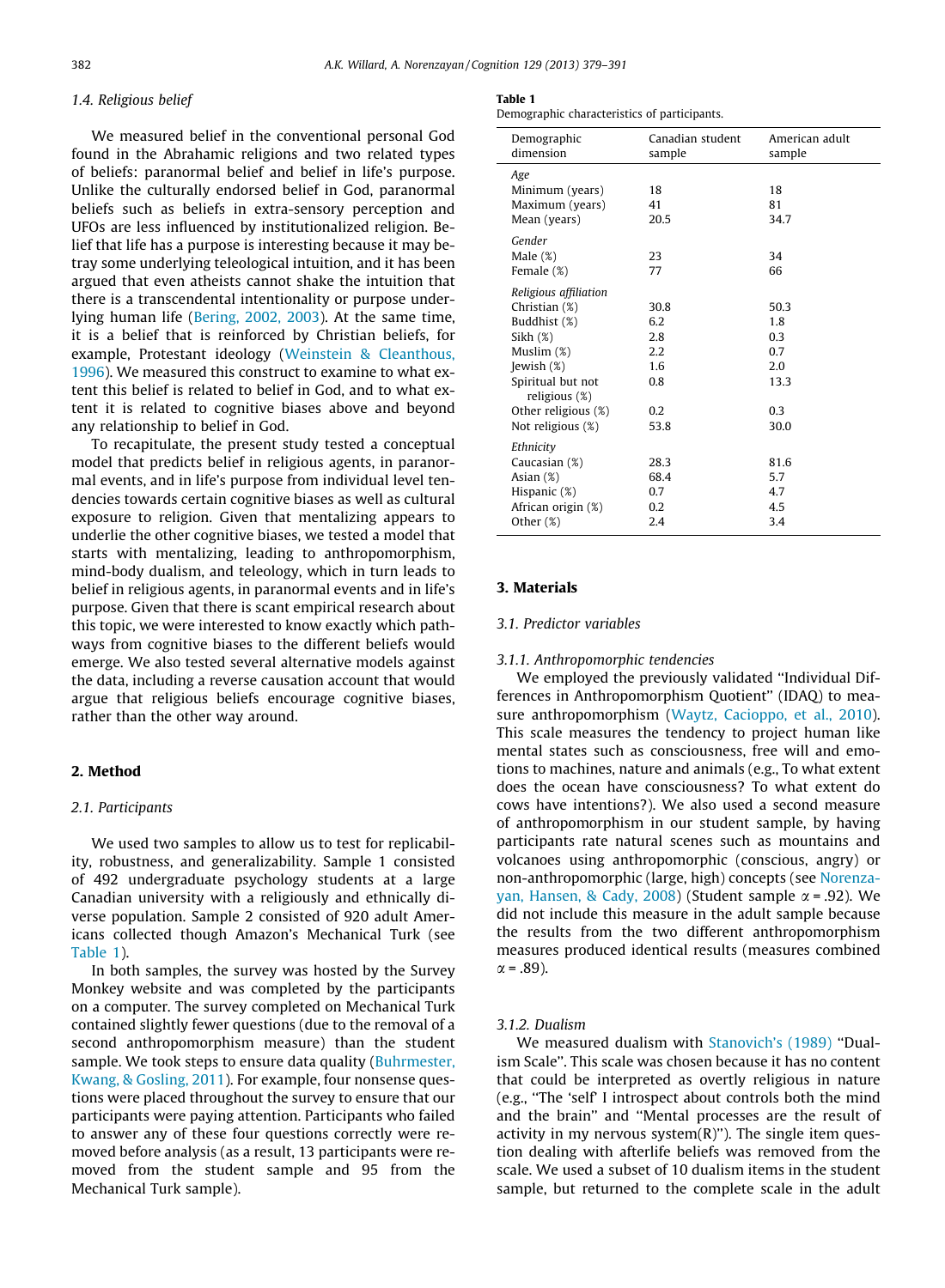sample to get a more reliable measure (Student sample  $\alpha$  = .68; Adult sample  $\alpha$  = .83).

## 3.1.3. Teleology

There is no existing scale to measure individual differences in teleological intuitions. Therefore, we used a series of statements created by [Kelemen and Rosset \(2009\)](#page-11-0) to test adult teleological tendencies in experimental tasks (e.g., Earthworms tunnel underground to aerate the soil; The sun makes light so that plants can photosynthesize). These statements were originally used to examine the influence of time pressure on teleological thinking. Levels of agreement were recorded using a seven point Likert scale (Student sample  $\alpha$  = .91; Adult sample  $\alpha$  = .86).

#### 3.1.4. Mentalizing

We used the ''Empathy Quotient'' to measure mentalizing ([Baron-Cohen & Wheelwright, 2004\)](#page-10-0). We chose this measure because it has been used extensively to detect individual differences in adult mentalizing tendencies, including perspective taking, interest in others' beliefs and desires, and understanding emotions (e.g., I often find it difficult to judge if someone is rude or polite (R); I am good at predicting how someone will feel.). This measure is well suited to assess aspects of mentalizing most likely to be related to the belief in God, as has been shown before (e.g., [Norenzayan et al., 2012\)](#page-11-0). Other adult mentalizing tasks based on false belief or beliefs different from one's own (see [Apperly, Back, Samson, & France, 2008; Birch &](#page-10-0) [Bloom, 2007](#page-10-0)) are less relevant to supernatural beings, because gods are less likely to have false beliefs ([Knight, Sou](#page-11-0)[sa, Barrett, & Atran, 2004\)](#page-11-0) and people seem to attribute beliefs to God that they themselves hold ([Epley, Converse,](#page-11-0) [Delbosc, Monteleone, & Cacioppo, 2009\)](#page-11-0).

## 3.2. Outcome variables

#### 3.2.1. Belief in God

We measured belief in God using three questions (I believe in God, I believe in a divine being who is involved in my life, there is no god or higher power in the universe) (Student sample  $\alpha$  = .85; Adult sample  $\alpha$  = .93). These three items have good construct validity, as they correlate highly with other measures of religious belief, such as Intuitive belief in God  $(r(916) = .84, p < .001)$  (see [Gervais & Noren](#page-11-0)[zayan, 2012](#page-11-0)) and the ''Spiritual Well Being Scale''  $(r(916) = .86, p < .001)$  ([Bufford, Paloutzian, & Ellison,](#page-10-0) [1991\)](#page-10-0).

## 3.2.2. Life's purpose

We created a 3-item measure to assess this construct, with one reverse-scored item (Things in my life happen for a reason; There is a discernable purpose to the events of my life; Many things that happen to me are random or coincidental.) (Student sample  $\alpha$  = .74; Adult sample  $\alpha$  = .78). These items were chosen to reflect the type of intentionally-driven purpose that has been discussed previously in the cognitive science of religion literature (see [Bering, 2002, 2003](#page-10-0)). In addition, we created this 3-item scale rather than using existing scales [\(Crumbaugh, 1968](#page-10-0)) so as to avoid conflating belief in life's purpose with deficits in meaning and depressive or suicidal tendencies (e.g., ''With regard to suicide, I have: thought of it seriously as a way out  $(1)$  – never given it a second thought  $(7)$ .") Both Belief in God and Life's Purpose were measured on an 8 point Likert scale.

#### 3.2.3. Paranormal belief

We adapted the paranormal belief scale [\(Tobacyk,](#page-11-0) [2004\)](#page-11-0). We removed the religiosity and the extraordinary creatures subscales before administering the scale to our participants. The religiosity subscale was removed because it offered confounds with our belief in God measure, and the extraordinary creatures subscale was removed because it was based on largely culturally bound creatures (e.g., the Loch Ness monster and the Yeti) which may have been unfamiliar to our participants, and because these creatures may or may not be seen as being supernatural. They are only 'extraordinary' because they do not exist, not because they have any supernatural powers or relevance (e.g., Some individuals are able to levitate (lift) objects through mental forces; Astrology is a way to accurately predict the future.) (Student sample  $\alpha$  = .93; Adult sample  $\alpha$  = .95).

## 3.2.4. Cultural exposure to religion

In our adult American sample, but not our student sample, we compiled information about the percentage of religious adherents in each person's local area. We did this by collecting postal codes from each participant and matching them with county-level religious adherence from a large database of religious variables ([www.thearda.com\)](http://www.thearda.com). It has been argued that an individual's claimed church attendance is often inflated, and actual attendance data gives estimates lower than US national estimates based on self-report attendance [\(Brenner, 2011; Hadaway, Marler,](#page-10-0) [& Chaves, 1993; Hout & Greeley, 1987](#page-10-0)). To overcome this issue, we relied on a non-self-report measure of church adherence supplied by churches in each county. Adherence numbers are made up of church members and their children, and those who regularly attend services. Other work has similarly used church attendance records as a reliable, though imperfect estimate of attendance (see [Finke &](#page-11-0) [Stark, 2005\)](#page-11-0). We chose this measure because membership in a church could be considered a credible display of religious commitment [\(Henrich, 2009\)](#page-11-0). In turn, exposure to such displays is theorized to cause greater levels of belief.

#### 4. Results

## 4.1. Rationale for statistical analyses

The theorized path model was fit to the data using the statistical program EQS ([Bentler, 2006\)](#page-10-0). A path model was used because it allows us to test all the hypothesized relationships simultaneously, and thus model each relationship while accounting for the variance and covariance associated with all other relationships (see [Ullman & Ben](#page-11-0)[tler, 2012](#page-11-0)). This method allows us to test specific relationships between multiple independent variables and dependent by including some paths and excluding others (e.g. excluding the direct relationship between mentalizing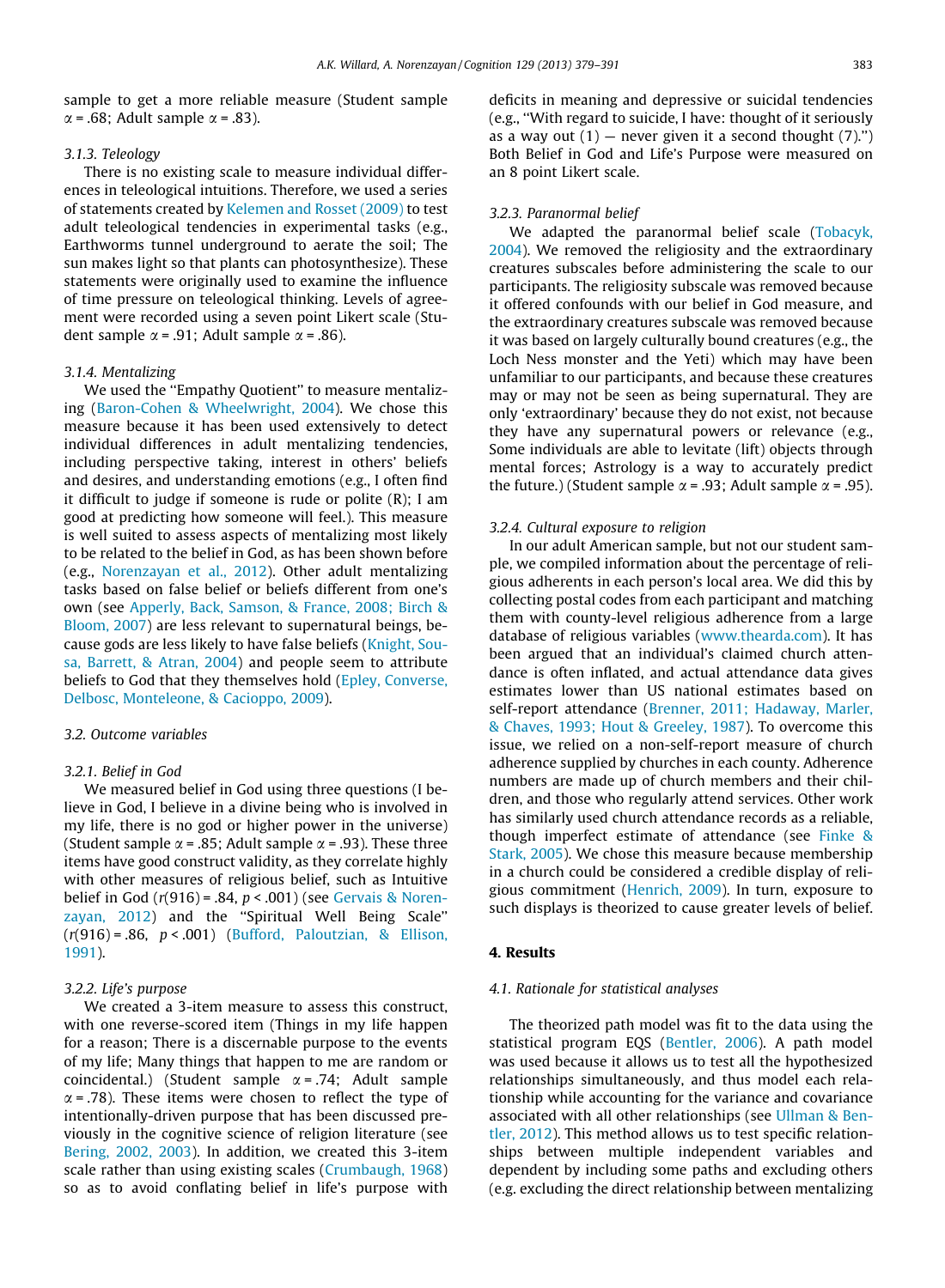and belief in God) without running multiple tests that could inflate type-I error. An expected covariance matrix is created from the model and compared to the covariance matrix of the raw data. All straight lines in the model represent direct predictions (regression coefficients), whereas the curved arrows are correlations between the residuals of these relationships. These arrows represent the remaining relationships between the variables that are not represented in our theoretical structure. All models were tested using a  $X^2$  test of fit. This test is the most conservative test of fit, in that it assumes that the model can account for all variance in the sample. A nonsignificant test means the model fits the data by demonstrating that the residual difference between the variance accounted for by the model and the total variance in the sample does not differ significantly from zero. Models fit estimates were obtained by full information maximum likelihood estimations (FIML; see [Bentler, 2006; Enders,](#page-10-0) [2001](#page-10-0)) to deal with a small amount of missing data. The Yuan–Bentler robust chi-square test ([Yuan & Bentler,](#page-12-0) [2000\)](#page-12-0) was used to deal with some non-normality in the data (normalized estimate = 4.45).

## 4.2. Sample 1

The model fit the data (Yuan–Bentler  $X^2(4, N = 492)$  = 6.80,  $p = .15$ ; CFI = .99; RMSEA = .04; See Fig. 1). The model we predicted accounted for the relationships found in the data, suggesting that the cognitive biases do predict religious belief, paranormal belief and life's purpose. Correlations and standard deviations for this sample can be found in [Table 2](#page-6-0). When assessing individual paths, several paths were found to not be significant. These nonsignificant paths mostly came from the mentalizing measure. Despite being non-significant, these paths mediate the direct relationship between mentalizing and religiosity and are required for model fit. As mentalizing is a key part of our model, we chose to leave it in the model and retested this with an adult sample (sample 2; means and standard deviations for both samples can be found in [Table 3\)](#page-6-0).

When comparing these two samples, we note that although the means for mentalizing between the two samples are not significantly different (Mdiff = .48,  $t(1113.24) = 1.05$ ,  $p = .29$ ), the variance of the student sample was significantly lower than that of the adult sample ( $F(1406) = 12.66$ ,  $p < .001$ ). It is also worth noting that within the student sample, our Asian population scored significantly lower on this measure than our Caucasian participants (Mdiff = 4.12,  $t(478)$  = 5.45,  $p < .001$ ). This low variance among psychology students on this measure may make it difficult to detect an effect that is actually present, especially if the variance we are getting is in part due to how different ethnic groups answer these questions and not related to our variables of interest.

Based on this difference between Asian ( $n = 335$ ) and Caucasian ( $n = 146$ ) students on our mentalizing measure, we decided to conduct a two-groups test to verify that the pattern of our findings was the same in both groups. This model fit even after constraining all error variances and covariances, and all regression paths to be equal in each group (Sattora–Bentler  $X^2(30)$  = 14.64, p = .99), suggesting that the model does not fit differently in our two ethno-cultural groups, which in turn suggests that our model generalized across these two ethno-cultural groups.

Given influential theories that place the origin of religious belief in anthropomorphism, it was surprising that the path from anthropomorphism to belief in God was non-significant. One might wonder whether this null result is a reflection of any problems with the IDAQ – a particular measure of anthropomorphism ([Waytz, Morewedge, et al.,](#page-12-0) [2010](#page-12-0)). Given that this is a validated scale with good predictive power, we find this unlikely. However, in order to rule out this possibility, we fit this model a second time using the alternative, task-based visual measure of anthropomorphism [\(Norenzayan et al., 2008\)](#page-11-0), with a moderate-tohigh correlation with the IDAO  $r(490) = .47$ ,  $p < .001$ . We found similar fit results that confirmed the previous findings with the IDAQ (Yuan–Bentler  $X^2(4, N = 492) = 6.19$  $p = .19$ ; CFI = .99; RMSEA = .03) (see [Fig. 2](#page-6-0)), suggesting that the null finding regarding anthropomorphism is not an artifact of the particular measure we used. We are not



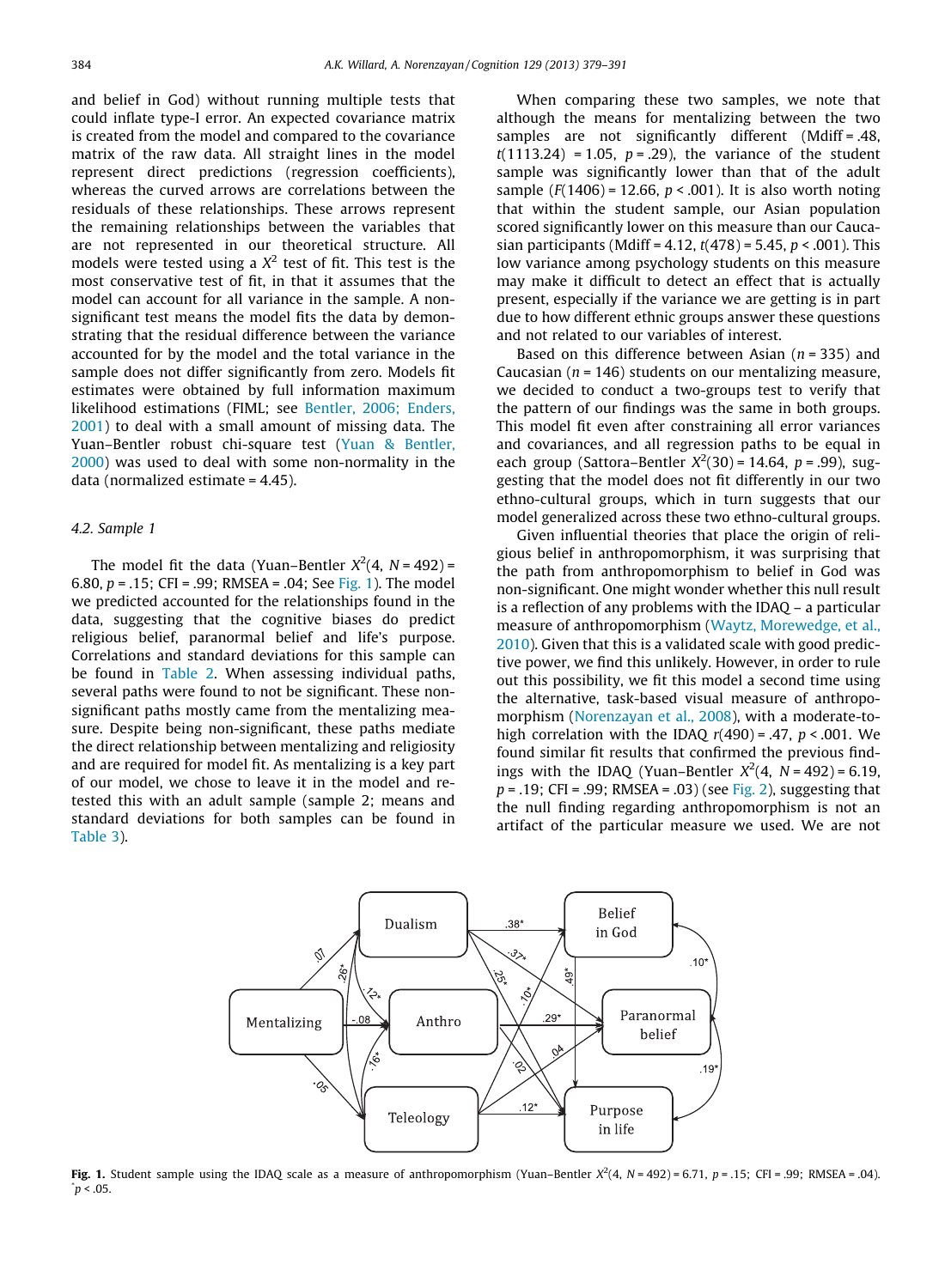#### <span id="page-6-0"></span>Table 2

Correlation matrix, student Canadian sample;  $N = 492$  (reliabilities in the diagonal).

|             | Mentalizing     | Dualism            | Teleology  | Anthro          | Anthro pic       | God      | Paranormal | Purpose |
|-------------|-----------------|--------------------|------------|-----------------|------------------|----------|------------|---------|
| Mentalizing | .87)            |                    |            |                 |                  |          |            |         |
| Dualism     | .07             | .68)               |            |                 |                  |          |            |         |
| Teleology   | .05             | .26                | (.91)      |                 |                  |          |            |         |
| Anthro      | $-.08$          | $.15$ <sup>*</sup> | .15        | (.86)           |                  |          |            |         |
| Anthro pic  | $-.08$          | $27$ **            | $.27***$   | .47             | .92)             |          |            |         |
| God belief  | $.10^{\dagger}$ | 41                 | $.20^{**}$ | $.10^{\dagger}$ | .14 <sup>7</sup> | (.85)    |            |         |
| Paranormal  | $-.03$          | $.43$ **           | $.18***$   | $.36***$        | .44              | .31      | (93)       |         |
| Purpose     | $.11^{\dagger}$ | .49                | $.29**$    | $.13^{\dagger}$ | $.19$ **         | $.62$ ** | .37        | (.74)   |
| <b>SD</b>   | 7.82            | .80                | 1.23       | 1.3             | 1.44             | 1.78     | 1.11       | 1.50    |

Scale alphas on diagonal. All p-values calculated with a Bonferroni correction.

 $p < .05$ .

 $p \leqslant .01$ .

#### Table 3

Mean and standard deviations for both samples.

| Measure           | Student sample |      | Adult sample |      |
|-------------------|----------------|------|--------------|------|
|                   | Mean           | SD   | Mean         | SD   |
| Mentalizing       | 22.62          | 7.82 | 22.14        | 8.90 |
| Anthropomorphism  | 3.79           | 1.33 | 3.37         | 1.23 |
| Dualism           | 3.83           | .81  | 3.83         | .75  |
| Teleology         | 4.34           | 1 23 | 4.90         | 1.11 |
| God belief        | 4.86           | 2.11 | 5.55         | 2.62 |
| Paranormal belief | 3.05           | 1.11 | 2.99         | 1.31 |
| Purpose           | 4.85           | 1.55 | 5.04         | 1.67 |

the first to question the theorized relationship between anthropomorphism and belief in God (see [Bulbulia, 2004;](#page-10-0) [Lisdorf, 2007; McKay & Dennett, 2010; Weingarten & Chis](#page-10-0)[holm, 2009\)](#page-10-0). Still, this is only a preliminary finding on this topic.

## 4.3. Sample 2

The model proposed with sample 1 was fit to data in sample 2, and was found to fit (Yuan–Bentler  $X^2(4,$  $N = 920$ ) = 8.25,  $p = .08$ ; CFI = .99; RMSEA = .034) (see [Fig. 3](#page-7-0)). Correlations and standard deviations for this sample can be found in [Table 4.](#page-7-0)

It has been noted that that females are, on average, more religious than males ([Walter & Davie, 1998](#page-11-0)). Consistent with this, in our sample, females scored significantly higher than males on all outcome variables (see [Table 5](#page-7-0)). Because of this, we wished to see if this model is equivalent in both genders. This was not tested in the student sample because the large ratio of females to males caused the model to not be identified. Using a two group model in our larger adult sample (308 males, 609 females, 2 missing), we found that the model fit even after constraining all error variances and covariances, and all regression paths to be equal in each group (Yuan–Bentler  $X^2(30)$  = 16.61, p = .98). This suggests that the path model had similar explanatory power in both men and women, despite the fact that on average women scored higher than men on religious variables, supporting previous findings [\(Norenzayan et al., 2012; Roth & Kroll, 2007;](#page-11-0) [Stark, 2002\)](#page-11-0).

Finally, we tested for the effect of cultural learning on religious belief. We added the percentage of religious adherents living in a person's county as an additional predictor variable (based on postal codes provided by participants). As expected, living in an area with greater religious attendance increased the odds of believing in God, largely independently of the influence of the cognitive biases. The only exception was anthropomorphism. We needed



Fig. 2. Student sample with anthropomorphic pictures measure (Yuan–Bentler  $X^2(4, N = 492) = 6.19$ ,  $p = .19$ ; CFI = .99; RMSEA = .03).  $p \lt .05$ .

 $p < .10$ .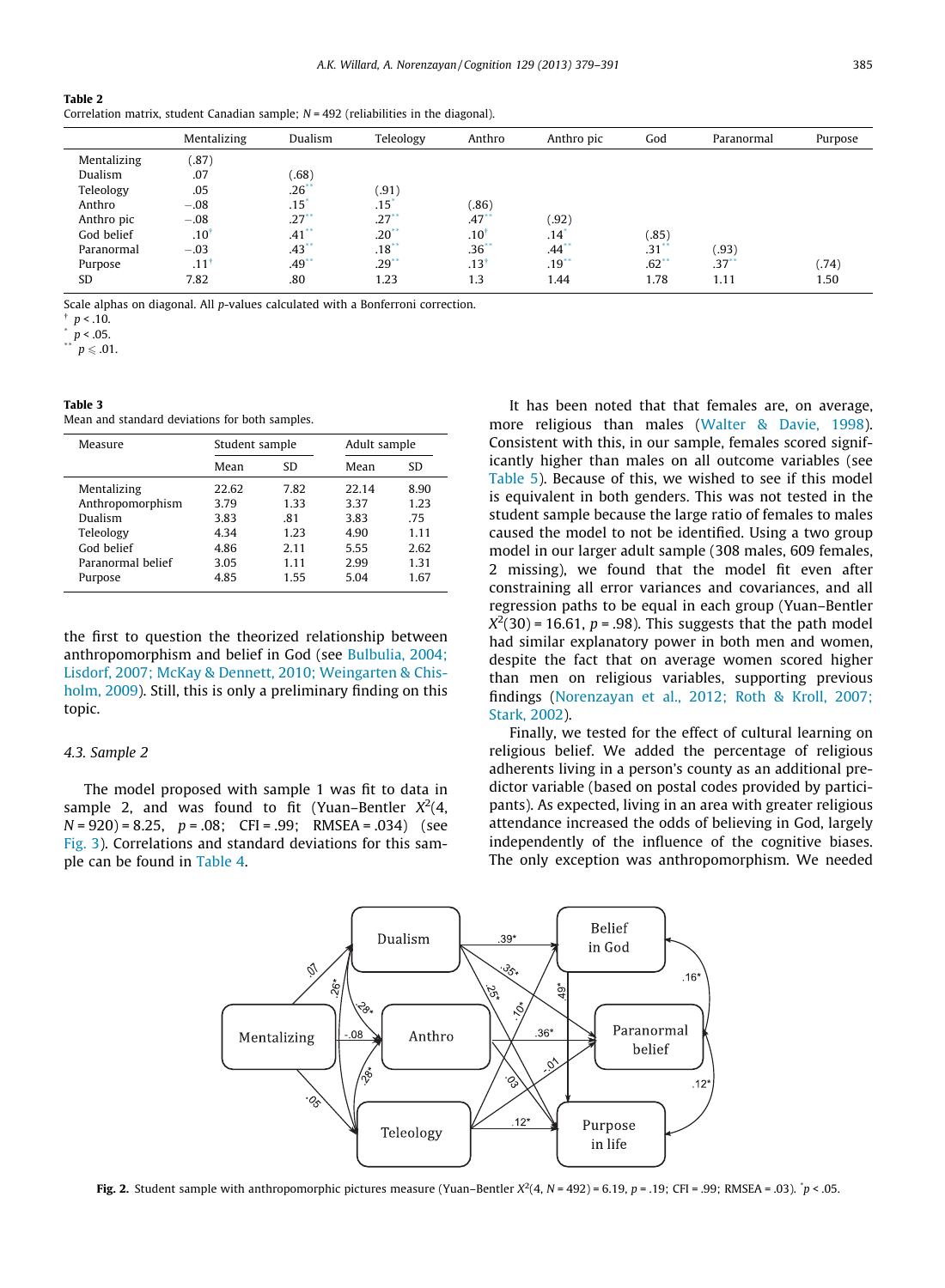<span id="page-7-0"></span>

**Fig. 3.** Adult American sample (Yuan–Bentler  $X^2(4, N = 920) = 8.25$ ,  $p = .08$ ; CFI = .99; RMSEA = .03).  $p < .05$ .

## Table 4 Correlation matrix, adult American sample;  $N = 920$  (reliabilities in the diagonal).

|             | Mentalizing         | Dualism             | Teleology           | Anthro              | God                 | Paranormal | Purpose | Adherents |
|-------------|---------------------|---------------------|---------------------|---------------------|---------------------|------------|---------|-----------|
| Mentalizing | .90)                |                     |                     |                     |                     |            |         |           |
| Dualism     | .12                 | (.83)               |                     |                     |                     |            |         |           |
| Teleology   | .15                 | $.22$ **            | (.86)               |                     |                     |            |         |           |
| Anthro      | .09                 | .09                 | .11                 | (.85)               |                     |            |         |           |
| God belief  | .10 <sup>°</sup>    | $.42$ <sup>**</sup> | $.12$ <sup>**</sup> | .05                 | (0.93)              |            |         |           |
| Paranormal  | $.12$ <sup>**</sup> | $.33***$            | $.19$ **            | $.31$ <sup>**</sup> | $.29$ <sup>**</sup> | (94)       |         |           |
| Purpose     | $.14$ <sup>**</sup> | $.39***$            | $.18$ <sup>**</sup> | $.14$ <sup>**</sup> | $.62$ **            | .33        | (78)    |           |
| Adherents   | $-.01$              | .04                 | .001                | $-.08$              | .10 <sup>°</sup>    | $-.04$     | .04     |           |
| SD          | 8.89                | .76                 | 1.12                | 1.23                | 2.62                | 1.31       | 1.67    | 16.44     |

Scale alphas on diagonal. All p-values calculated with a Bonferroni correction.

 $p < 0.05$ .  $p \leqslant .01$ .

Table 5 Male and female mean differences, adult sample.

|                     | Anthro                    | Teleology               | Dualism                   | Mentalizing                | Paranorm                | Purpose                 | Religiosity               |
|---------------------|---------------------------|-------------------------|---------------------------|----------------------------|-------------------------|-------------------------|---------------------------|
| Male                | 3.14                      | 4.70                    | 3.68                      | 19.09                      | 2.63                    | 4.58                    | 4.61                      |
| Female<br>$t$ -test | 3.48<br>$t(915) = 4.01$ , | 5.00<br>$t(915) = 3.79$ | 3.90<br>$t(915) = 4.09$ , | 23.67<br>$t(914) = 7.59$ . | 3.18<br>$t(915) = 6.03$ | 5.27<br>$t(914) = 5.99$ | 5.31<br>$t(914) = 4.45$ , |
|                     | p < .001                  | p < .001                | p < .001                  | p < .001                   | p < .001                | p < .001                | p < .001                  |

to include a path from the proportion of religious adherence to anthropomorphism (a negative relationship) ( $\lambda$  = –.09,  $p$  < .05) for the model to fit (Yuan–Bentler  $X^2(9) = 10.80$ ,  $p = .29$ ; CFI = .99; RMSEA = .02) (see [Fig. 4](#page-8-0)).

## 4.4. Preliminary summary

To summarize thus far, we found that individual differences in mentalizing tendencies encouraged mind-body dualism, teleology, and anthropomorphism (albeit, weakly); dualism, and to a lesser extent teleology in turn led to belief in God, belief in paranormal events, and belief in life having an underlying and possibly transcendental purpose. Although the relationships between mentalizing and the other cognitive biases are significant in the adult sample but not the students one, theoretical predictions

and previous research leads us to conclude this is likely to be a sample issue rather then an issue with the model. This is further supported by a significant difference in the variance of this measure between the two samples. Anthropomorphic tendencies failed to predict belief in God, but predicted paranormal belief, and to a much lesser extent, belief that life has a purpose. This model was robust to ethno-cultural variation present in our sample, and emerged in both men and women. However so far we have not addressed alternative possible models that could explain the data. We now turn to several such plausible alternatives and examine whether they better explain our results than the current model under consideration. We did this using the adult American sample that had a large sample size, allowing for statistical power to test alternative competing models.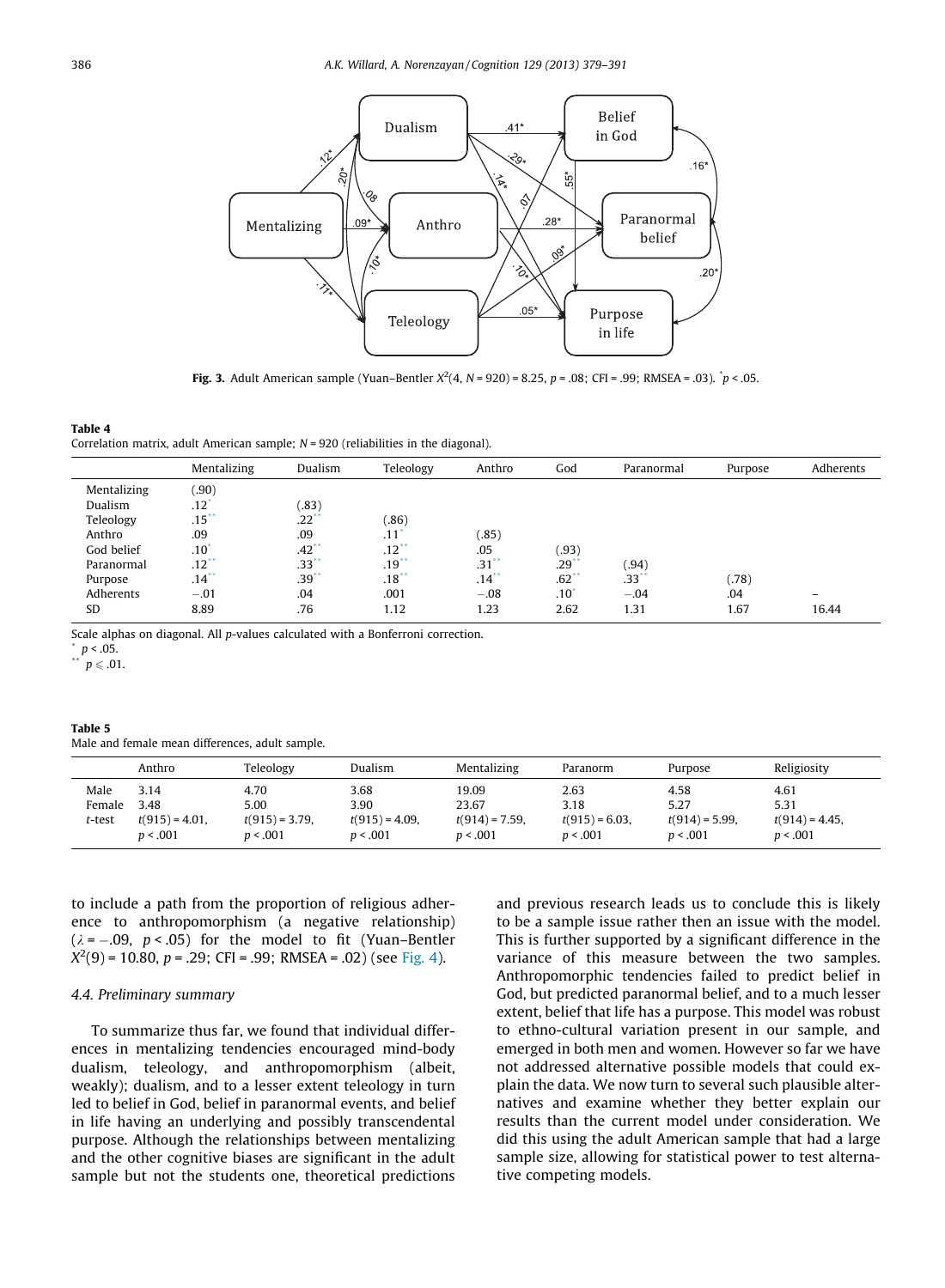<span id="page-8-0"></span>

**Fig. 4.** Adult American sample, with the percentage of religious adherents in local area (county level) as an additional variable (Yuan–Bentler  $X^2(9)$  = 10.80,  $p = .29$ ; CFI = .99; RMSEA = .02).  $\dot{p}$  < .05.

## 5. Alternative models

## 5.1. Reverse causation

An obvious criticism of any cognitive hypothesis of religious belief is reverse causation: religious engagement may intensify cognitive tendencies, rather than the other way around. In this latter view, people are prone to anthropomorphizing the world, seeing minds as separate from bodies, and engaging in teleological thinking, because of their prior religious beliefs. We tested this reverse-causation hypothesis by reversing the model. We tested whether Belief in God, Life's Purpose and paranormal belief could be encouraged by mentalizing, and in turn leading to teleological thinking, anthropomorphism and dualism. This model did not fit the data (Yuan–Bentler  $X^2(4) = 21.38$ ,  $p < .001$ , CFI = .99, RMSEA = .07) (see Fig. 5). Similarly, if we switch belief in God to lead to all other variables, that model did not fit the data either, even after enough errors are correlated (based on the largest residuals) to match the original model's degrees of freedom (Yuan–Bentler  $X^2(4) = 21.68$ ,  $p < .001$ , CFI = .98, RMSEA = .07).

#### 5.2. Additional paths

We tested whether mentalizing contributes to religious belief directly. In other words, we explicitly tested the idea that the relationship of mentalizing to the outcome measures is mediated by its relationship to dualism, anthropomorphism and teleology. A chi-squared difference test was conducted after adding in a direct path from mentalizing to belief in God. However, the model fit was not significantly improved  $(X^2(1) = 1.90, p = .17)$ . The model fit did not improve when adding a direct path between mentalizing and life's purpose  $(X^2(1) = 3.25, p = .07)$  nor when both extra paths were added together  $(X^2(2) = 5.06, p = .08)$ . These analyses suggest that dualism and teleology indeed mediate the path from mentalizing to religious belief.

## 5.3. Purpose causing belief

It might be argued that believing in life's purpose comes first, which then encourages people to seek God. This alternative was also tested but did not receive support. Switching the direction of the relationship between life's purpose and belief in God to make purpose predict belief in God



Fig. 5. Reverse Causation model, adult American sample (Yuan–Bentler  $X^2(4) = 21.38$ ,  $p < .001$ , CFI = .99, RMSEA = .07).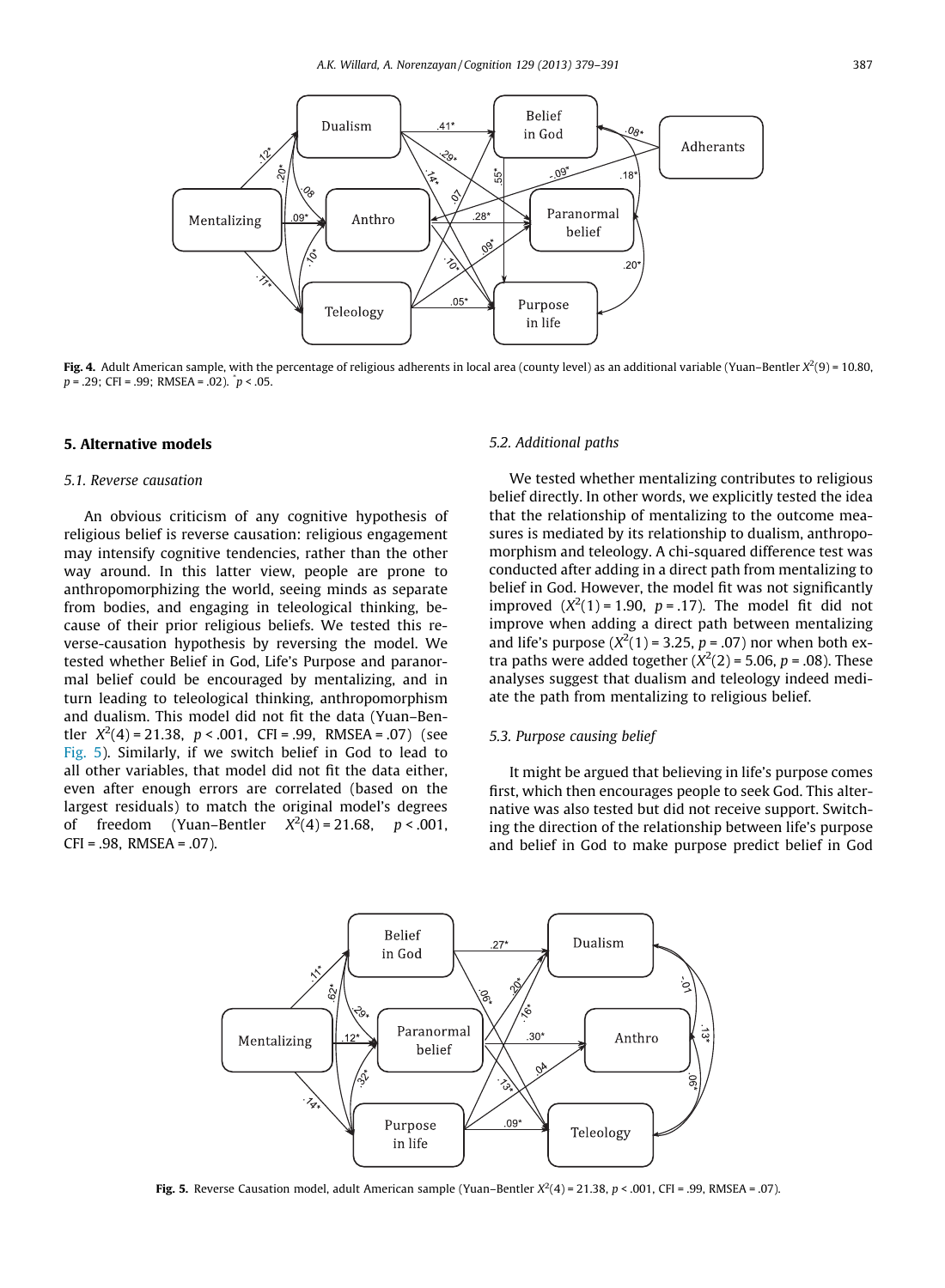causes the model to no longer fit the data (Yuan–Bentler  $X^2(4) = 11.38$ ,  $p = .02$ , CFI = .99, RMSEA = .06).

## 6. Discussion

This research contributes to our current understanding of the cognitive tendencies that underlie supernatural belief in several important ways. First, our analysis suggests that the relationships are directional, going from cognitive biases to beliefs and not the other way around. The addition of the religious adherence measure adds to this directionality argument. The proportion of religious adherents in an individual's county predicted belief in God, but it did not predict greater levels of dualism or teleology, implying that cognitive biases and cultural learning independently (and probably interactively) contribute to religious belief – they are not mutually exclusive explanations. Interestingly, the proportion of religious adherents in one's community predicted anthropomorphism negatively, suggesting that high rates of Christianity in a community might actually suppress anthropomorphic tendencies in individuals. Neither of these relationships is particularly strong and should be treated with caution. Moreover, this cultural measure has its limitations. It does not account, for example, for those who have recently moved to an area, and therefore have not had much of a chance to interact with their local neighborhood, nor does it account for how much a person interacts with the religious adherents in their county. Still, we do find a relationship in the direction we would predict from cultural explanations [\(Gervais et al., 2011; Henrich, 2009\)](#page-11-0). Greater exposure to religious attendance predicts more belief in God.

## 6.1. Dualism as a key intuition underlying religious beliefs

Of the cognitive biases we included in this model, dualism emerged as the strongest predictor of all three beliefs in both samples. We found a significant relationship to life's purpose, even beyond the indirect relationship through religious belief. Dualism is, theoretically, a necessary condition to believe in any disembodied supernatural being [\(Bloom, 2005, 2007\)](#page-10-0). This includes gods, ghosts, spirits, and the soul. The more people see minds and bodies as separate, the more likely they are to think about and believe in these types of beings. The relationship between dualism and life's purpose is less straightforward. It is possible that the belief that the mind is separate from the body allows people to see minds, and therefore intention, everywhere (see [Bering, 2002, 2003\)](#page-10-0). Dualism may also infuse life with greater meaning to the extent that it encourages the belief that a part of one's self is not identical with the body, and therefore may continue after death.

## 6.2. The role of anthropomorphism

Anthropomorphism, operationalized as the tendency to project human-like attributes to non-human entities, was not related to belief in God in our model. In our adult sample, it was not related to belief in God even in a zero-

order correlation. This may be surprising given theories that argue that anthropomorphism and hyperactive agency detection are an underlying feature of all supernatural belief [\(Barrett, 2000, 2004, 2008](#page-10-0); [Guthrie, 1993,](#page-11-0) [1996](#page-11-0)). It is less surprising when one considers that the religious conviction of most of our sample is Christian or living in a majority-Christian culture. In Christianity, and in Abrahamic religions in general, God is anthropomorphized in the important sense that God has humanlike mental characteristics. God does not fit into the template of animism in the Christian tradition; he is superhuman, not human-like. He is a mega-mind without the frailty of a human body and without basic human needs, like hunger, or feelings ([Gray et al., 2007](#page-11-0)). Perhaps more importantly, the negative relationship between the proportion of local religious adherents and anthropomorphism suggests that Christian believers may actually suppress the tendency to anthropomorphize the world. This is possibly due to the prohibition of animistic tendencies in Christian (and more broadly, Abrahamic) folk theology, in which attributing human-like mental states to non-humans, such as seeing spirits in mountains or trees, goes contrary to religious teachings, and in some instances is considered idolatry.

Despite the lack of any relationship between anthropomorphism and belief in God, anthropomorphism still played an important role in other types of beliefs. Anthropomorphism predicted paranormal belief. Paranormal beliefs may be more influenced by individual differences in this dimension because they are less strongly regulated by religious institutions (at least in the West). For North Americans, belief in astrology and ESP are not culturally sanctioned the way that belief in God is. Rarely are people ousted from their family and community for questioning the accuracy of divination, or the plausibility of astral projection. It is possible that these types of beliefs are closer to our supernatural intuitions about the world. People may naturally be superstitious and prone to believing in some supernatural concepts, but may not passionately commit to God without additional cultural support ([Gervais et al.,](#page-11-0) [2011](#page-11-0)).

#### 6.3. Teleology

Teleology was a predictor of all three beliefs, but it was the weakest one. Though not all the paths from teleology are significant, they are all necessary for model fit. There are several possible reasons for why these links are so weak. It may be that teleology, as an over-extension of artifact cognition, really does not influence supernatural beliefs all that much, or it could be that our measure of this trait did not quite capture all that we intended it to. It is hard to rule this second option out, as this measure has not been validated as an individual difference construct. Nevertheless, our results are consistent with recent findings ([Kelemen et al., 2012\)](#page-11-0), showing that teleological thinking is related to belief in God, and belief in spiritual Gaia-type beliefs in Mother Nature. At this point, no hard conclusions can be made on the role of teleology, other than that our measure does appear to be capturing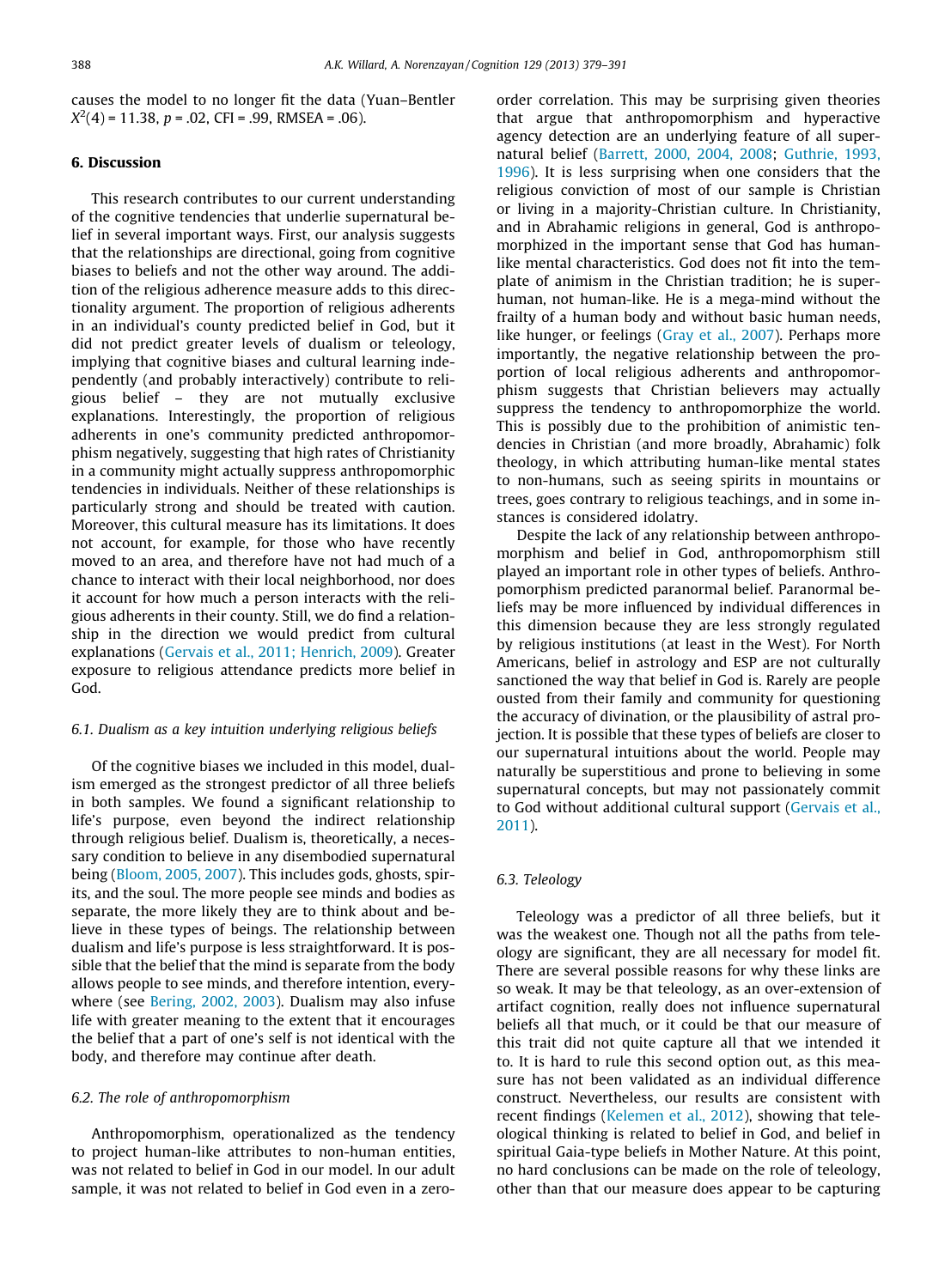<span id="page-10-0"></span>at least some of the variance in religious and paranormal belief.

## 6.4. Life's purpose and belief in God

The sense that there is some underlying purpose to life has been argued to be a residual of supernatural belief among the non-religious. Though many people have managed to stop believing in God, the sense that there is some purposeful intentionality behind life remains entrenched (Bering, 2002, 2003; Slingerland, 2008). Our results do not contradict this claim, but suggest a somewhat more complex picture. Although our cognitive biases remain predictors of purpose above and beyond the variance predicted by belief in God, belief in God remains the strongest predictor. Further, the model no longer passed the test of fit when we reversed this relationship to have belief in purpose lead to belief in God. This suggests that much of the variance in belief in life's purpose, is coming from belief in God. The remaining relationships with our cognitive biases could be seen as an intuition towards purpose above and beyond what is encouraged by belief in God, or it could be something left over from growing up in a largely Protestant Christian culture. This interesting question could be answered by going beyond a Christian sample. Regardless, it does not seem to be the case that purpose is another sort of intuition that leads to belief in a supernatural power. Rather, belief in God appears to lead to a greater sense that there is a purpose to life.

## 6.5. Limitations and future directions

The quest for what explains religious belief and disbelief is an important and understudied area of psychological research. Our findings provide empirical support for the idea that naturally emerging cognitive tendencies predispose human minds towards religious beliefs. A particular strength of our findings is that we assessed the interactions of a converging set of cognitive biases in a single theoretical model that explained several types of supernatural beliefs. Yet, there are several limitations to the current findings. Our results are correlational, and although based on path analyses that assessed alternative models (including reverse causation) that found them to be lacking, we cannot conclusively claim causality without further experimental work. Additionally, we relied on mostly self-report measures of cognitive biases that have their limitations. These measures yielded good results, but future research can further advance this work by using non-self-report measures. Moreover, more work needs to be done to determine both what cognitive traits lead to belief as well as how belief is culturally transmitted, within a community and through generations. To really appreciate the complexity of this question, we must recognize that all supernatural beliefs are not identical and may not develop in the same way. Christianity, like other world religions, has a long cultural tradition behind it and upholding it. To truly comprehend what causes supernatural beliefs it is important to examine beliefs, or even superstitions, that have less institutional force behind them as well as full-fledged religious belief.

## Acknowledgement

This research was supported by two Social Sciences and Humanities Research Council of Canada Grants (410-2010- 0297, and 895-2011-1009) to A.N.

#### References

- Apperly, I. A., Back, E., Samson, D., & France, L. (2008). The cost of thinking about false beliefs: Evidence from adults' performance on a noninferential theory of mind task. Cognition, 106(3), 1093–1108. [http://](http://dx.doi.org/10.1016/j.cognition.2007.05.005) [dx.doi.org/10.1016/j.cognition.2007.05.005.](http://dx.doi.org/10.1016/j.cognition.2007.05.005)
- Astuti, R., & Harris, P. L. (2008). Understanding mortality and the life of the ancestors in rural Madagascar. Cognitive Science, 32(4), 713–740. <http://dx.doi.org/10.1080/03640210802066907>.
- Atran, S. (2002). [In Gods we trust: The evolutionary landscape of religion](http://refhub.elsevier.com/S0010-0277(13)00149-2/h0015). [Oxford: Oxford University Press.](http://refhub.elsevier.com/S0010-0277(13)00149-2/h0015)
- [Atran, S., & Norenzayan, A. \(2004\). Religion's evolutionary landscape:](http://refhub.elsevier.com/S0010-0277(13)00149-2/h0390) [Counterintuition, commitment, compassion, communion.](http://refhub.elsevier.com/S0010-0277(13)00149-2/h0390) Behavioral [and, Brain Sciences, 27](http://refhub.elsevier.com/S0010-0277(13)00149-2/h0390), 713–770.
- Baron-Cohen, S., & Wheelwright, S. (2004). The empathy quotient: An investigation of adults with asperger syndrome or high functioning autism, and normal sex differences. Journal of Autism and Developmental Disorders, 34(2), 163–175. [http://dx.doi.org/10.1023/](http://dx.doi.org/10.1023/b:jadd.0000022607.19833.00) [b:jadd.0000022607.19833.00](http://dx.doi.org/10.1023/b:jadd.0000022607.19833.00).
- [Barrett, J. L. \(2000\). Exploring the natural foundations of religion.](http://refhub.elsevier.com/S0010-0277(13)00149-2/h0025) Trends in [Cognitive Science, 4](http://refhub.elsevier.com/S0010-0277(13)00149-2/h0025), 29–34.
- Barrett, J. L. (2004). [Why would anyone believe in God?](http://refhub.elsevier.com/S0010-0277(13)00149-2/h0030) Walnut Creek, CA: [AltaMira Press.](http://refhub.elsevier.com/S0010-0277(13)00149-2/h0030)
- [Barrett, J. L. \(2008\). Why Santa Claus is not a god.](http://refhub.elsevier.com/S0010-0277(13)00149-2/h0035) Journal of Cognition and Culture, 8[, 149–161.](http://refhub.elsevier.com/S0010-0277(13)00149-2/h0035)
- Bentler, P. M. (2006). [EQS 6 structural equations program manual](http://refhub.elsevier.com/S0010-0277(13)00149-2/h0040). Encino, [CA: Multivariate Software, Inc.](http://refhub.elsevier.com/S0010-0277(13)00149-2/h0040).
- [Bering, J. M. \(2002\). The existential theory of mind.](http://refhub.elsevier.com/S0010-0277(13)00149-2/h0045) Review of General [Psychology, 6](http://refhub.elsevier.com/S0010-0277(13)00149-2/h0045)(1), 3–24.
- [Bering, J. M. \(2003\). Towards a cognitive theory of existential meaning.](http://refhub.elsevier.com/S0010-0277(13)00149-2/h0050) [New Ideas in Psychology, 21](http://refhub.elsevier.com/S0010-0277(13)00149-2/h0050), 101–120.
- [Bering, J. M. \(2006\). The folk psychology of souls.](http://refhub.elsevier.com/S0010-0277(13)00149-2/h0055) Behavioral and Brain [Sciences, 29](http://refhub.elsevier.com/S0010-0277(13)00149-2/h0055), 453–462.
- Bering, J. M. (2011). [The belief instinct: The psychology of souls, destiny, and](http://refhub.elsevier.com/S0010-0277(13)00149-2/h0060) the meaning of life[. New York: W.W. Norton & Company](http://refhub.elsevier.com/S0010-0277(13)00149-2/h0060).
- Bering, J. M., McLeod, K., & Shackelford, T. (2005). Reasoning about dead agents reveals possible adaptive trends. Human Nature, 16(4), 360–381. <http://dx.doi.org/10.1007/s12110-005-1015-2>.
- Birch, S. A. J., & Bloom, P. (2007). The curse of knowledge in reasoning about false beliefs. Psychological Science, 18(5), 382–386. [http://](http://dx.doi.org/10.1111/j.1467-9280.2007.01909.x) [dx.doi.org/10.1111/j.1467-9280.2007.01909.x](http://dx.doi.org/10.1111/j.1467-9280.2007.01909.x).
- Bloom, P. (2005). [Descartes' baby: How the science of child development](http://refhub.elsevier.com/S0010-0277(13)00149-2/h0075) [explains what makes us human](http://refhub.elsevier.com/S0010-0277(13)00149-2/h0075). New York: Basic Books.
- [Bloom, P. \(2007\). Religion is natural.](http://refhub.elsevier.com/S0010-0277(13)00149-2/h0080) Developmental Science, 10(1), [147–151.](http://refhub.elsevier.com/S0010-0277(13)00149-2/h0080)
- Boyer, P. (2001). [Religion explained: The evolutionary origins of religious](http://refhub.elsevier.com/S0010-0277(13)00149-2/h0085) thought[. New York: Basic Books.](http://refhub.elsevier.com/S0010-0277(13)00149-2/h0085)
- [Boyer, P. \(2008\). Religion: Bound to believe?](http://refhub.elsevier.com/S0010-0277(13)00149-2/h0090) Nature, 455, 1038–1039.
- Brenner, P. S. (2011). Exceptional behavior or exceptional Identity?: Overreporting of church attendance in the US. Public Opinion Quarterly, 75(1), 19–41. <http://dx.doi.org/10.1093/poq/nfq068>.
- [Bufford, R. K., Paloutzian, R. F., & Ellison, C. W. \(1991\). Norms for the](http://refhub.elsevier.com/S0010-0277(13)00149-2/h0100) spiritual well-being scale. [Journal of Psychology and Theology, 19](http://refhub.elsevier.com/S0010-0277(13)00149-2/h0100)(1), [56–70.](http://refhub.elsevier.com/S0010-0277(13)00149-2/h0100)
- Buhrmester, M., Kwang, T., & Gosling, S. D. (2011). Amazon's mechanical Turk. Perspectives on Psychological Science, 6(1), 3–5. [http://dx.doi.org/](http://dx.doi.org/10.1177/1745691610393980) [10.1177/1745691610393980.](http://dx.doi.org/10.1177/1745691610393980)
- Bulbulia, J. (2004). The cognitive and evolutionary psychology of religion. Biology and Philosophy, 19(5), 655–686. [http://dx.doi.org/10.1007/](http://dx.doi.org/10.1007/s10539-005-5568-6) [s10539-005-5568-6](http://dx.doi.org/10.1007/s10539-005-5568-6).
- Chudek, M., MacNamara, R., Birch, S. A. J., Bloom, P., & Henrich, J. (2013). Developmental and cross-cultural evidence for intuative dualism (submitted for publication).
- Cohen, A. B. (2009). Many forms of culture. American Psychologist, 64(3), 194–204. [http://dx.doi.org/10.1037/a0015308.](http://dx.doi.org/10.1037/a0015308)
- Cohen, A. B., & Hill, P. C. (2007). Religion as culture: Religious individualism and collectivism among American Catholics, Jews, and Protestants. Journal of Personality, 75(4), 709-742. [http://dx.doi.org/](http://dx.doi.org/10.1111/j.1467-6494.2007.00454.x) [10.1111/j.1467-6494.2007.00454.x.](http://dx.doi.org/10.1111/j.1467-6494.2007.00454.x)
- [Crumbaugh, J. C. \(1968\). Cross-validation of purpose in life test based on](http://refhub.elsevier.com/S0010-0277(13)00149-2/h0395) Frankl's concepts. [Journal of Individual Psychology](http://refhub.elsevier.com/S0010-0277(13)00149-2/h0395) (24), 74–81.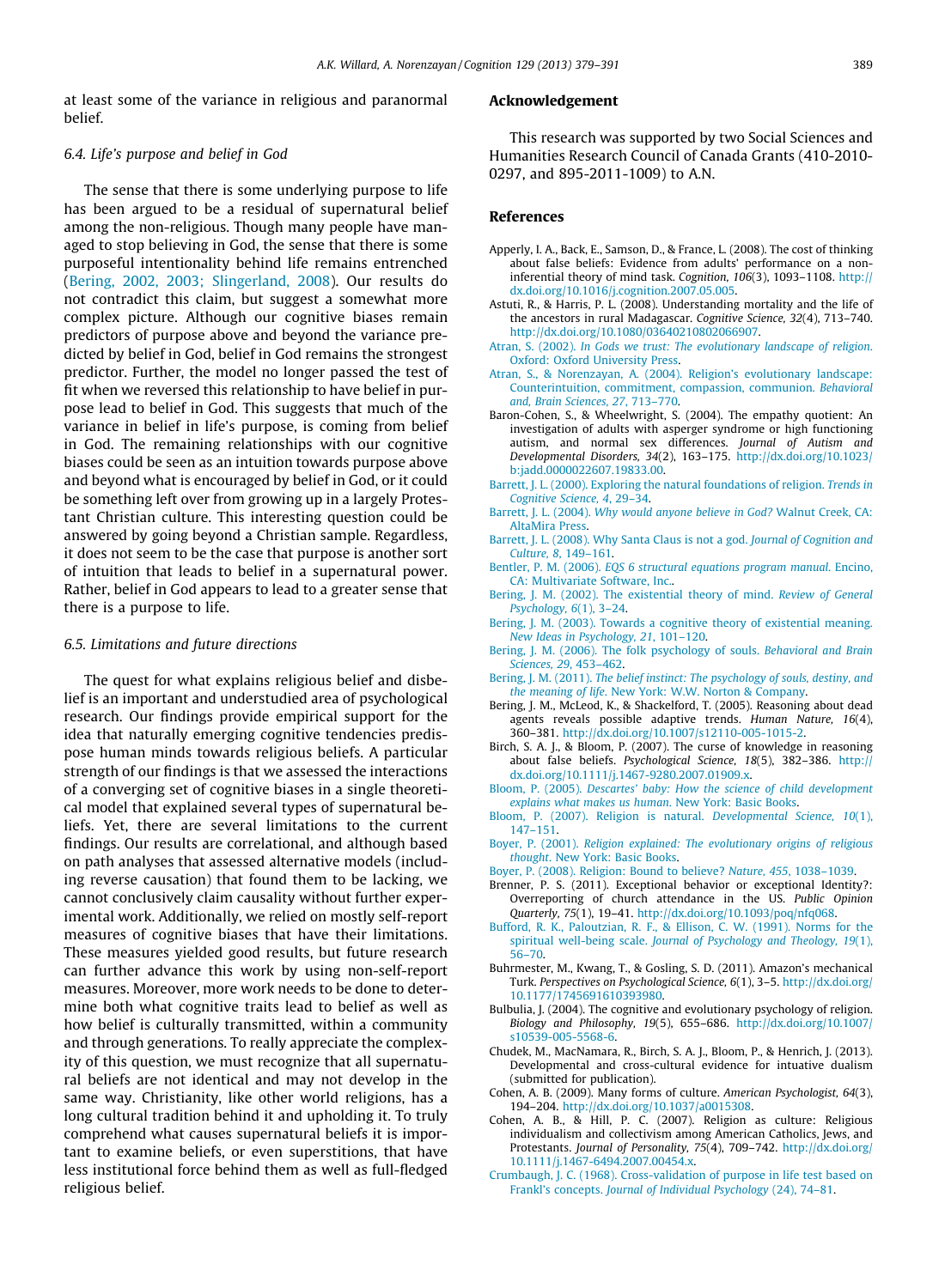<span id="page-11-0"></span>Damasio, A. (1994). [Descartes' error: Emotion, reason, and the human brain](http://refhub.elsevier.com/S0010-0277(13)00149-2/h0125). [New York: Putnam](http://refhub.elsevier.com/S0010-0277(13)00149-2/h0125).

- Enders, C. K. (2001). The performance of the full information maximum likelihood estimator in multiple regression models with missing data. Educational and Psychological Measurement, 61(5), 713–740. [http://](http://dx.doi.org/10.1177/0013164401615001) [dx.doi.org/10.1177/0013164401615001.](http://dx.doi.org/10.1177/0013164401615001)
- [Epley, N., Akalis, S., Waytz, A., & Cacioppo, J. T. \(2008\). Loneliness and](http://refhub.elsevier.com/S0010-0277(13)00149-2/h0135) [perceived agency in Gadgets, Gods, and Greyhounds.](http://refhub.elsevier.com/S0010-0277(13)00149-2/h0135) Psychological [Science, 19](http://refhub.elsevier.com/S0010-0277(13)00149-2/h0135), 114–120.
- Epley, N., Converse, B. A., Delbosc, A., Monteleone, G. A., & Cacioppo, J. T. (2009). Believers' estimates of God's beliefs are more egocentric than estimates of other people's beliefs. Proceedings of the National Academy of Sciences, 106(51), 21533–21538. [http://dx.doi.org/](http://dx.doi.org/10.1073/pnas.0908374106) [10.1073/pnas.0908374106](http://dx.doi.org/10.1073/pnas.0908374106).
- [Epley, N., Waytz, A., Akalis, S., & Cacioppo, J. T. \(2008\). When we need a](http://refhub.elsevier.com/S0010-0277(13)00149-2/h0145) [human: Motivational determinants of anthropomorphism.](http://refhub.elsevier.com/S0010-0277(13)00149-2/h0145) Social [Cognition, 26](http://refhub.elsevier.com/S0010-0277(13)00149-2/h0145), 143–155.
- Feuerbach, L. (1957). [The essence of Christianity](http://refhub.elsevier.com/S0010-0277(13)00149-2/h0150). New York: Harper & [Row](http://refhub.elsevier.com/S0010-0277(13)00149-2/h0150).
- Finke, R., & Stark, R. (2005). [The churching of America, 1776–2005: Winners](http://refhub.elsevier.com/S0010-0277(13)00149-2/h0155) and losers in our religious economy[. Piscataway, NJ: Rutgers University](http://refhub.elsevier.com/S0010-0277(13)00149-2/h0155) **Press**
- Gervais, W. M., & Norenzayan, A. (2012). Analytic thinking promotes religious disbelief. Science, 336(6080), 493–496. [http://dx.doi.org/](http://dx.doi.org/10.1126/science.1215647) [10.1126/science.1215647](http://dx.doi.org/10.1126/science.1215647).
- [Gervais, W. M., Willard, A. K., Norenzayan, A., & Henrich, J. \(2011\). The](http://refhub.elsevier.com/S0010-0277(13)00149-2/h0165) [Cultural Transmission of Faith: Why natural intuitions and memory](http://refhub.elsevier.com/S0010-0277(13)00149-2/h0165) [biases are necessary, but insufficient, to explain religious belief.](http://refhub.elsevier.com/S0010-0277(13)00149-2/h0165) Religion, 41[\(1\), 389–400.](http://refhub.elsevier.com/S0010-0277(13)00149-2/h0165)
- Gray, H. M., Gray, K., & Wegner, D. M. (2007). Dimensions of mind perception. Science, 315(5812), 619. [http://dx.doi.org/10.1126/](http://dx.doi.org/10.1126/science.1134475) [science.1134475](http://dx.doi.org/10.1126/science.1134475).
- Gray, K., Jenkins, A. C., Heberlein, A. S., & Wegner, D. M. (2010). Distortions of mind perception in psychopathology. Proceedings of the National Academy of Sciences, 108(2), 477–479. [http://dx.doi.org/10.1073/](http://dx.doi.org/10.1073/pnas.1015493108) [pnas.1015493108.](http://dx.doi.org/10.1073/pnas.1015493108)
- [Guthrie, S. \(1980\). A cognitive theory of religion.](http://refhub.elsevier.com/S0010-0277(13)00149-2/h0180) Current Anthropology, 21[\(181–203\).](http://refhub.elsevier.com/S0010-0277(13)00149-2/h0180)
- Guthrie, S. E. (1993). [Faces in the clouds: A new theory of religion](http://refhub.elsevier.com/S0010-0277(13)00149-2/h0185). New [York: Oxford University Press](http://refhub.elsevier.com/S0010-0277(13)00149-2/h0185).
- [Guthrie, S. E. \(1996\). Religion: What is it?](http://refhub.elsevier.com/S0010-0277(13)00149-2/h0190) Journal for the Scientific Study of Religion, 35[\(4\), 412–419.](http://refhub.elsevier.com/S0010-0277(13)00149-2/h0190)
- Hadaway, C. K., Marler, P. L., & Chaves, M. (1993). What the polls don't show: A closer look at U.S. church attendance. American Sociological Review, 58(6), 741–752. [http://dx.doi.org/10.2307/2095948.](http://dx.doi.org/10.2307/2095948)
- [Henrich, J. \(2009\). The evolution of costly displays, cooperation, and](http://refhub.elsevier.com/S0010-0277(13)00149-2/h0200) [religion: Credibility enhancing displays and their implications](http://refhub.elsevier.com/S0010-0277(13)00149-2/h0200) for cultural evolution. [Evolution and Human Behaviour, 30](http://refhub.elsevier.com/S0010-0277(13)00149-2/h0200)(244– [260\).](http://refhub.elsevier.com/S0010-0277(13)00149-2/h0200)
- [Herrmann, E., Call, J., Hernández-Lloreda, M. V., Hare, B., & Tomasello, M.](http://refhub.elsevier.com/S0010-0277(13)00149-2/h0205) [\(2007\). Humans have evolved specialized skills of social cognition:](http://refhub.elsevier.com/S0010-0277(13)00149-2/h0205) [The cultural intelligence hypothesis.](http://refhub.elsevier.com/S0010-0277(13)00149-2/h0205) Science, 317, 1360–1366.
- Hout, M., & Greeley, A. M. (1987). The center doesn't hold: Church attendance in the United States, 1940–1984. American Sociological Review, 52(3), 325–345. [http://dx.doi.org/10.2307/2095353.](http://dx.doi.org/10.2307/2095353)
- Hume, D. (1779/1981). Dialogues concerning natural religion. Indianapolis, IN: Bobbs-Merrill.
- [Johnson, C. N. \(1990\). If you had my brain, where would I be? Children's](http://refhub.elsevier.com/S0010-0277(13)00149-2/h0215) [understanding of the brain and identity.](http://refhub.elsevier.com/S0010-0277(13)00149-2/h0215) Child Development, 61(4), [962–972.](http://refhub.elsevier.com/S0010-0277(13)00149-2/h0215)
- [Johnson, C. N., & Wellman, H. M. \(1982\). Children's developing](http://refhub.elsevier.com/S0010-0277(13)00149-2/h0220) [conceptions of the mind and brain.](http://refhub.elsevier.com/S0010-0277(13)00149-2/h0220) Child Development, 53(1), [222–234.](http://refhub.elsevier.com/S0010-0277(13)00149-2/h0220)
- Kapogiannis, D., Barbey, A. K., Su, M., Zamboni, G., Krueger, F., & Grafman, J. (2009). Cognitive and neural foundations of religious belief. Proceedings of the National Academy of Sciences, 106(12), 4876–4881. [http://dx.doi.org/10.1073/pnas.0811717106.](http://dx.doi.org/10.1073/pnas.0811717106)
- [Kelemen, D. \(1999\). Function, goals and intention: Children's](http://refhub.elsevier.com/S0010-0277(13)00149-2/h0230) [teleological reasoning about objects.](http://refhub.elsevier.com/S0010-0277(13)00149-2/h0230) Trends in Cognitive Sciences, 3[\(12\), 461–468](http://refhub.elsevier.com/S0010-0277(13)00149-2/h0230).
- Kelemen, D. (2004). Are children ''Intuitive Theists''? Psychological Science, 15(5), 295–301. [http://dx.doi.org/10.1111/j.0956-7976.2004.00672.x.](http://dx.doi.org/10.1111/j.0956-7976.2004.00672.x)
- [Kelemen, D., & DiYanni, C. \(2005\). Intuitions about origins: Purpose and](http://refhub.elsevier.com/S0010-0277(13)00149-2/h0240) [intelligent design in children's reasoning about nature.](http://refhub.elsevier.com/S0010-0277(13)00149-2/h0240) Journal of [Cognition and Development, 6](http://refhub.elsevier.com/S0010-0277(13)00149-2/h0240)(1), 3–31.
- [Kelemen, D., & Rosset, E. \(2009\). The human function compunction:](http://refhub.elsevier.com/S0010-0277(13)00149-2/h0245) [Teleological explanation in adults.](http://refhub.elsevier.com/S0010-0277(13)00149-2/h0245) Cognition, 111(1), 138–143.
- Kelemen, D., Rottman, J., & Seston, R. (2012). Professional physical scientists display tenacious teleological tendencies: Purpose-based

reasoning as a cognitive default. Journal of Experimental Psychology: General, No Pagination Specified. [http://dx.doi.org/](http://dx.doi.org/10.1037/a0030399) [10.1037/a0030399.](http://dx.doi.org/10.1037/a0030399)

- [Knight, N., Sousa, P., Barrett, J. L., & Atran, S. \(2004\). Children's attributions](http://refhub.elsevier.com/S0010-0277(13)00149-2/h0250) [of beliefs to humans and God: Cross-cultural evidence.](http://refhub.elsevier.com/S0010-0277(13)00149-2/h0250) Cognitive Science, 28[\(1\), 117–126.](http://refhub.elsevier.com/S0010-0277(13)00149-2/h0250)
- [Kuhlmeier, V. A., Bloom, P., & Wynn, K. \(2004\). Do 5-month-old infants](http://refhub.elsevier.com/S0010-0277(13)00149-2/h0255) [see humans as material objects?](http://refhub.elsevier.com/S0010-0277(13)00149-2/h0255) Cognition, 94(1), 95–103.
- [Lillard, A. S. \(1996\). Body or mind: Children's categorizing of pretense.](http://refhub.elsevier.com/S0010-0277(13)00149-2/h0260) [Child Development, 67](http://refhub.elsevier.com/S0010-0277(13)00149-2/h0260)(4), 1717–1734.
- [Lisdorf, A. \(2007\). What's HIDD'n in the HADD?](http://refhub.elsevier.com/S0010-0277(13)00149-2/h0265) Journal of Cognition and Culture, 7[, 341–353.](http://refhub.elsevier.com/S0010-0277(13)00149-2/h0265)
- [Lombrozo, T., Kelemen, D., & Zaitchik, D. \(2007\). Inferring design evidence](http://refhub.elsevier.com/S0010-0277(13)00149-2/h0405) [of a preference for teleological explanations in patients with](http://refhub.elsevier.com/S0010-0277(13)00149-2/h0405) Alzheimer's disease. [Psychological Science](http://refhub.elsevier.com/S0010-0277(13)00149-2/h0405) (18).
- [McCullough, M. E., Bono, G., & Root, L. M. \(2005\). Religion and](http://refhub.elsevier.com/S0010-0277(13)00149-2/h0270) [forgiveness. In R. F. Paloutzian & C. L. Park \(Eds.\),](http://refhub.elsevier.com/S0010-0277(13)00149-2/h0270) Handbook of the [psychology of religion and spirituality](http://refhub.elsevier.com/S0010-0277(13)00149-2/h0270) (pp. 394–411). New York: [Guilford Press.](http://refhub.elsevier.com/S0010-0277(13)00149-2/h0270)
- [McCullough, M. E., & Willoughby, B. L. B. \(2009\). Religion, self-regulation,](http://refhub.elsevier.com/S0010-0277(13)00149-2/h0275) [and self-control: Associations, explanations, and implications.](http://refhub.elsevier.com/S0010-0277(13)00149-2/h0275) [Psychological Bulletin, 135](http://refhub.elsevier.com/S0010-0277(13)00149-2/h0275)(1), 69–93.
- McCullough, M. E., & Worthington, J. E. L. (1999). Religion and the forgiving personality. Journal of Personality, 67(6), 1141–1164. [http://](http://dx.doi.org/10.1111/1467-6494.00085) [dx.doi.org/10.1111/1467-6494.00085.](http://dx.doi.org/10.1111/1467-6494.00085)
- [McKay, R., & Dennett, D. C. \(2010\). The evolution of misbelief.](http://refhub.elsevier.com/S0010-0277(13)00149-2/h0285) Behavioral [and Brain Sciences, 32](http://refhub.elsevier.com/S0010-0277(13)00149-2/h0285)(06), 493–510.
- [Norenzayan, A., Gervais, W. M., & Trzesniewski, K. H. \(2012\). Mentalizing](http://refhub.elsevier.com/S0010-0277(13)00149-2/h0290) [deficits constrain belief in a personal God.](http://refhub.elsevier.com/S0010-0277(13)00149-2/h0290) PLoS ONE, 7(5), e36880.
- Norenzayan, A., Hansen, I. G., & Cady, J. (2008). An angry volcano? Reminders of death and anthropomorphizing nature. Social Cognition, 26(2), 190–197. [http://dx.doi.org/10.1521/soco.2008.26.2.190.](http://dx.doi.org/10.1521/soco.2008.26.2.190)
- [Pennycook, G., Cheyne, J. A., Seli, P., Koehler, D. J., & Fugelsang, J. A. \(2012\).](http://refhub.elsevier.com/S0010-0277(13)00149-2/h0300) [Analytic cognitive style predicts religious and paranormal belief.](http://refhub.elsevier.com/S0010-0277(13)00149-2/h0300) [Cognition, 123](http://refhub.elsevier.com/S0010-0277(13)00149-2/h0300)(3), 335–346.
- [Piedmont, R. L. \(2005\). The role of personality in understanding religious](http://refhub.elsevier.com/S0010-0277(13)00149-2/h0305) [and spiritual constructs. In R. F. Paloutzian & C. L. Park \(Eds.\),](http://refhub.elsevier.com/S0010-0277(13)00149-2/h0305) [Handbook of the psychology of religion and spirituality](http://refhub.elsevier.com/S0010-0277(13)00149-2/h0305) (pp. 253–273). [New York: Guilford Press](http://refhub.elsevier.com/S0010-0277(13)00149-2/h0305).
- Roth, L. M., & Kroll, J. C. (2007). Risky business: Assessing risk preference explanations for gender differences in religiosity. American Sociological Review, 72(2), 205–220. [http://dx.doi.org/10.1177/](http://dx.doi.org/10.1177/000312240707200204) [000312240707200204](http://dx.doi.org/10.1177/000312240707200204).
- [Saroglou, V. \(2002\). Religion and the five factors of personality: A meta](http://refhub.elsevier.com/S0010-0277(13)00149-2/h0315)analytic review. [Personality and Individual Differences, 32](http://refhub.elsevier.com/S0010-0277(13)00149-2/h0315)(1), 15–
- [25.](http://refhub.elsevier.com/S0010-0277(13)00149-2/h0315) Saroglou, V., & Munoz-Garcia, A. (2008). Individual differences in religion and spirituality: An issue of personality traits and/or values. Journal for the Scientific Study of Religion, 47(1), 83–101. [http://dx.doi.org/](http://dx.doi.org/10.1111/j.1468-5906.2008.00393.x) [10.1111/j.1468-5906.2008.00393.x.](http://dx.doi.org/10.1111/j.1468-5906.2008.00393.x)
- Schjoedt, U., Stødkilde-Jørgensen, H., Geertz, A. W., & Roepstorff, A. (2009). Highly religious participants recruit areas of social cognition in personal prayer. Social Cognitive and Affective Neuroscience, 4(2), 199–207. <http://dx.doi.org/10.1093/scan/nsn050>.
- Shenhav, A., Rand, D. G., & Greene, J. D. (2012). Divine intuition: Cognitive style influences belief in God. Journal of Experimental Psychology: General, 141(3), 423–428. <http://dx.doi.org/10.1037/a0025391>.
- Slingerland, E. (2008). [What science offers the humanities: Integrating body](http://refhub.elsevier.com/S0010-0277(13)00149-2/h0335) and culture[. New York: Cambridge University Press](http://refhub.elsevier.com/S0010-0277(13)00149-2/h0335).
- Slingerland, E., & Chudek, M. (2011). The prevalence of mind–body dualism in early China. Cognitive Science, 35(5), 997–1007. [http://](http://dx.doi.org/10.1111/j.1551-6709.2011.01186.x) [dx.doi.org/10.1111/j.1551-6709.2011.01186.x.](http://dx.doi.org/10.1111/j.1551-6709.2011.01186.x)
- [Stanovich, K. E. \(1989\). Implicit philosophies of mind: The dualism scale](http://refhub.elsevier.com/S0010-0277(13)00149-2/h0345) [and its relation to religiosity and belief in extrasensory perception.](http://refhub.elsevier.com/S0010-0277(13)00149-2/h0345) [Journal of Psychology, 123](http://refhub.elsevier.com/S0010-0277(13)00149-2/h0345)(1), 5.
- Stark, R. (2002). Physiology and faith: Addressing the ''Universal'' gender difference in religious commitment. Journal for the Scientific Study of Religion, 41(3), 495–507. [http://dx.doi.org/10.1111/1468-](http://dx.doi.org/10.1111/1468-5906.00133) [5906.00133.](http://dx.doi.org/10.1111/1468-5906.00133)
- [Tobacyk, J. J. \(2004\). A revised paranormal belief scale.](http://refhub.elsevier.com/S0010-0277(13)00149-2/h0355) The International [Journal of Transpersonal Studies, 23](http://refhub.elsevier.com/S0010-0277(13)00149-2/h0355)(94–99).
- [Ullman, J. B., & Bentler, P. M. \(2012\).](http://refhub.elsevier.com/S0010-0277(13)00149-2/h0410) Structural equation modeling handbook of psychology [\(2nd ed.\). John Wiley & Sons, Inc.](http://refhub.elsevier.com/S0010-0277(13)00149-2/h0410).
- [Walter, T., & Davie, G. \(1998\). The religiosity of women in](http://refhub.elsevier.com/S0010-0277(13)00149-2/h0360) the modern west. [The British Journal of Sociology, 49](http://refhub.elsevier.com/S0010-0277(13)00149-2/h0360)(4), [640–660.](http://refhub.elsevier.com/S0010-0277(13)00149-2/h0360)
- Waytz, A., Cacioppo, J., & Epley, N. (2010). Who sees human? Perspectives on Psychological Science, 5(3), 219–232. [http://dx.doi.org/10.1177/](http://dx.doi.org/10.1177/1745691610369336) [1745691610369336](http://dx.doi.org/10.1177/1745691610369336).